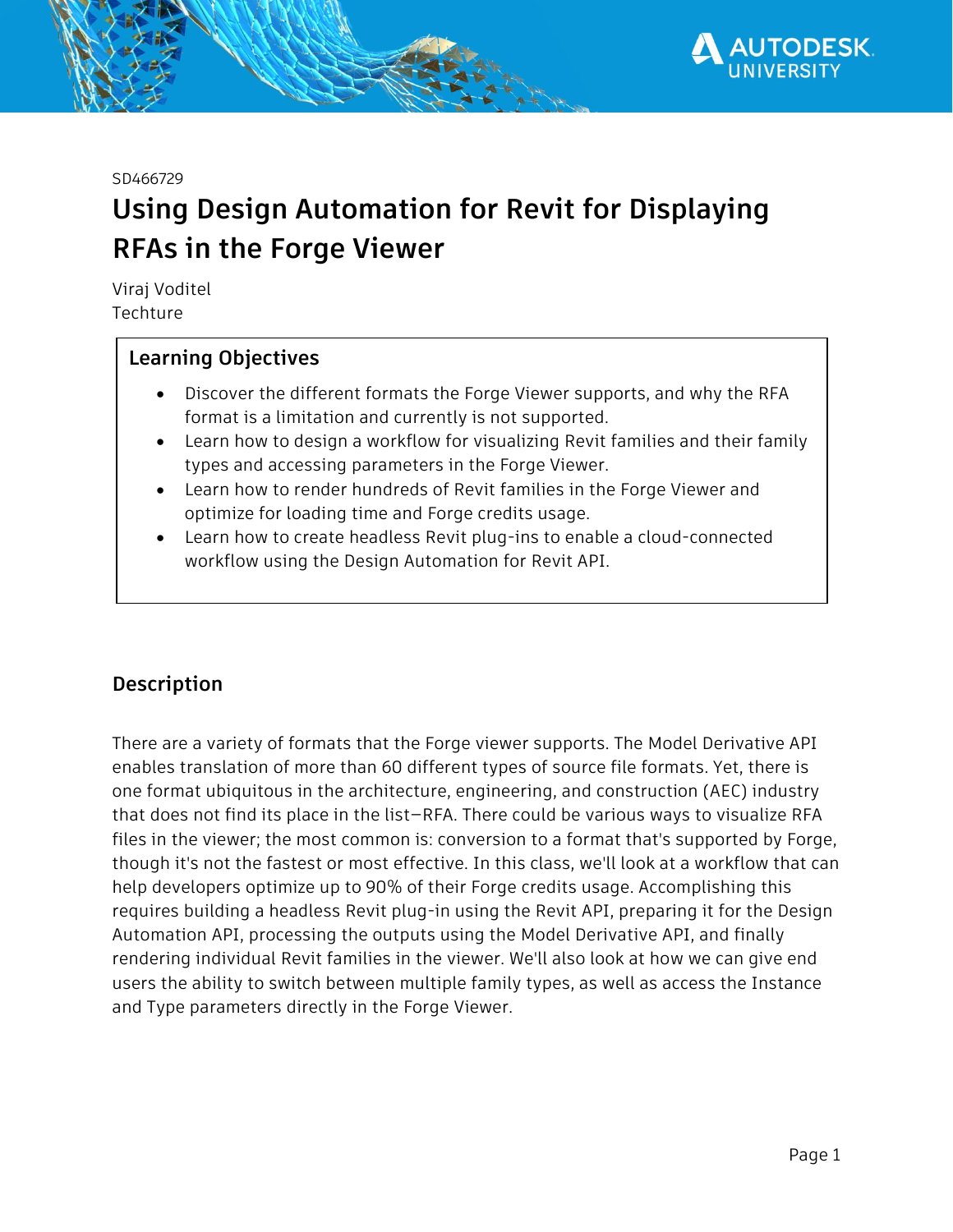

## **Speaker**

Viraj is the CEO and Founder of Techture, a global BIM consulting firm having offices in UK, UAE, India and Singapore. He started out as a Student Expert for Autodesk while pursuing his Civil Engineering degree and currently is an Autodesk Expert Elite and a Certified Professional for various software. He is a BIM evangelist and frequently talks about BIM at various platforms. He has delivered technical lectures at the national and international level and is actively involved in championing the newest technologies in the AEC space. At Techture, he leads multidisciplinary teams on developing newer and more efficient workflows. He strives towards ensuring that they always keep up with the latest technologies and diversify into broader segments. Viraj has been able to amass a rich experience on BIM Implementation for various large scale projects including hospitals, hotels, airports, hydropower projects and smart cities.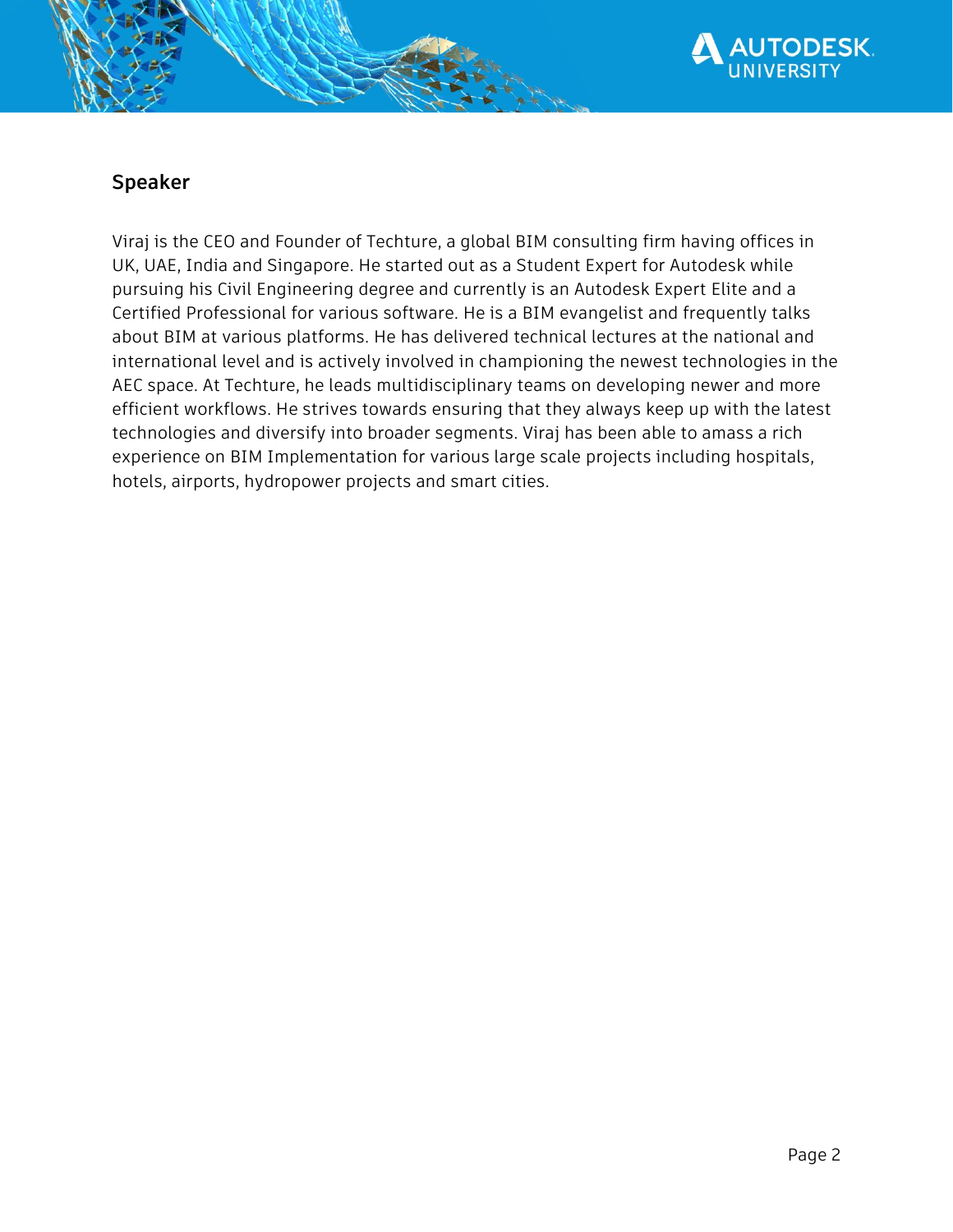

**AUTODESK.**<br>UNIVERSITY

 $\boldsymbol{\Lambda}$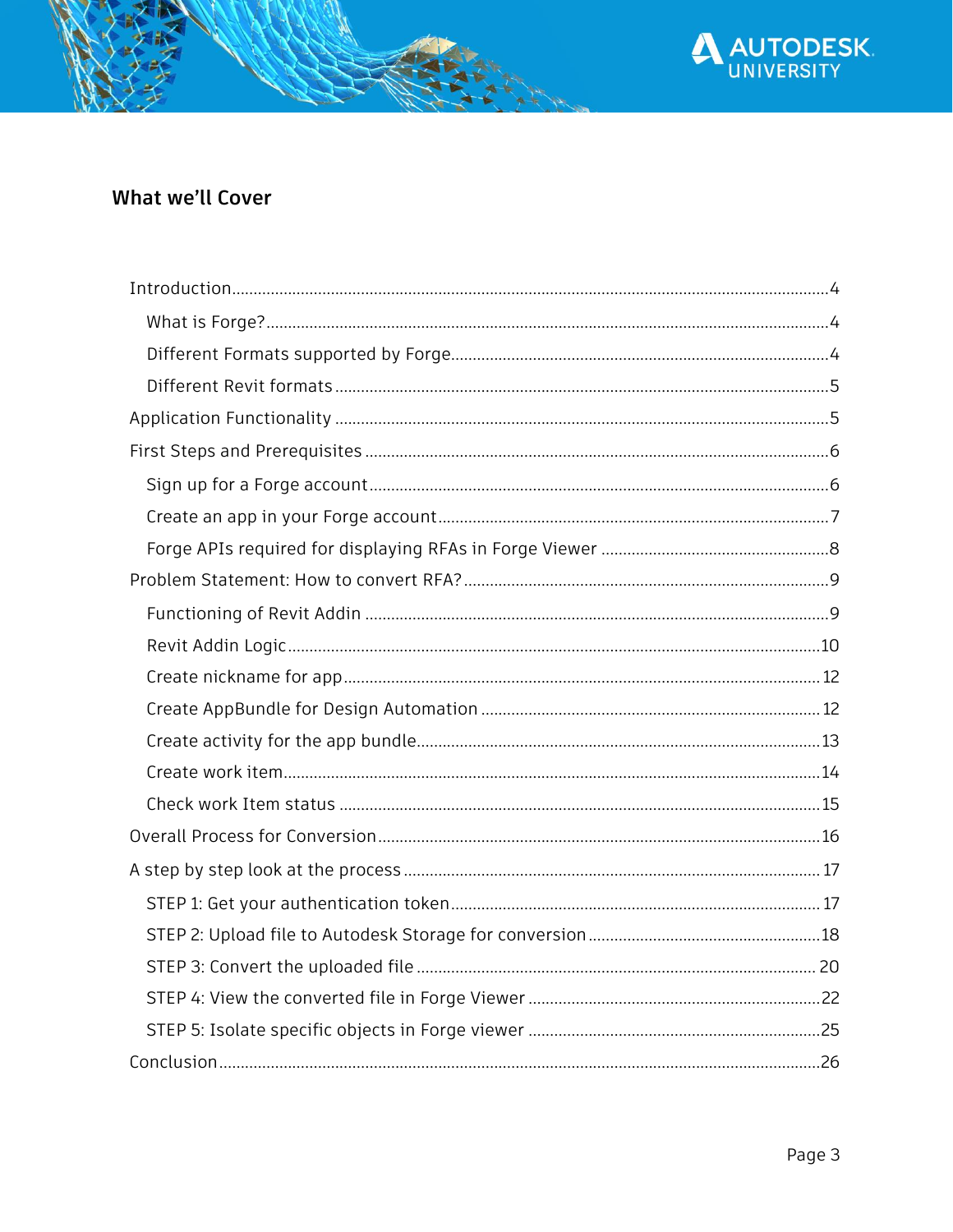

## <span id="page-3-0"></span>**Introduction**

### <span id="page-3-1"></span>**What is Forge?**

Forge is a cloud-based developer platform from Autodesk. The Forge Platform offers APIs and services that help you access and use your design and engineering data via the cloud.

- BIM 360 API
- Data Management API\*
- Model Derivative API\*
- Design Automation API\*
- Authentication API\*
- Viewer API\*
- Reality Capture API
- Token Flex API
- Webhooks

The ones marked (\*) are the ones we'll be referring to as a part of this class.

The two which are particularly important are:

### **Model Derivative API**

- This API can be used to prepare designs for rendering in the Viewer
- It can also be used to convert design files into other formats

### **Design Automation API**

- Design Automation API for Revit is Revit's engine running in the cloud as a Forge service.
- It provides access to the full Revit DB API without a Revit desktop install, so that you can build cloud-native apps and services that create, extract, and modify Revit data

### <span id="page-3-2"></span>**Different Formats supported by Forge**

- Autodesk Forge viewer supports 70+ formats.
- Pertaining to the AEC industry, the popularly supported formats include .rvt, .dwg, .ifc, .dgn and more.
- However, .rfa, which is a format used for Revit families is not supported.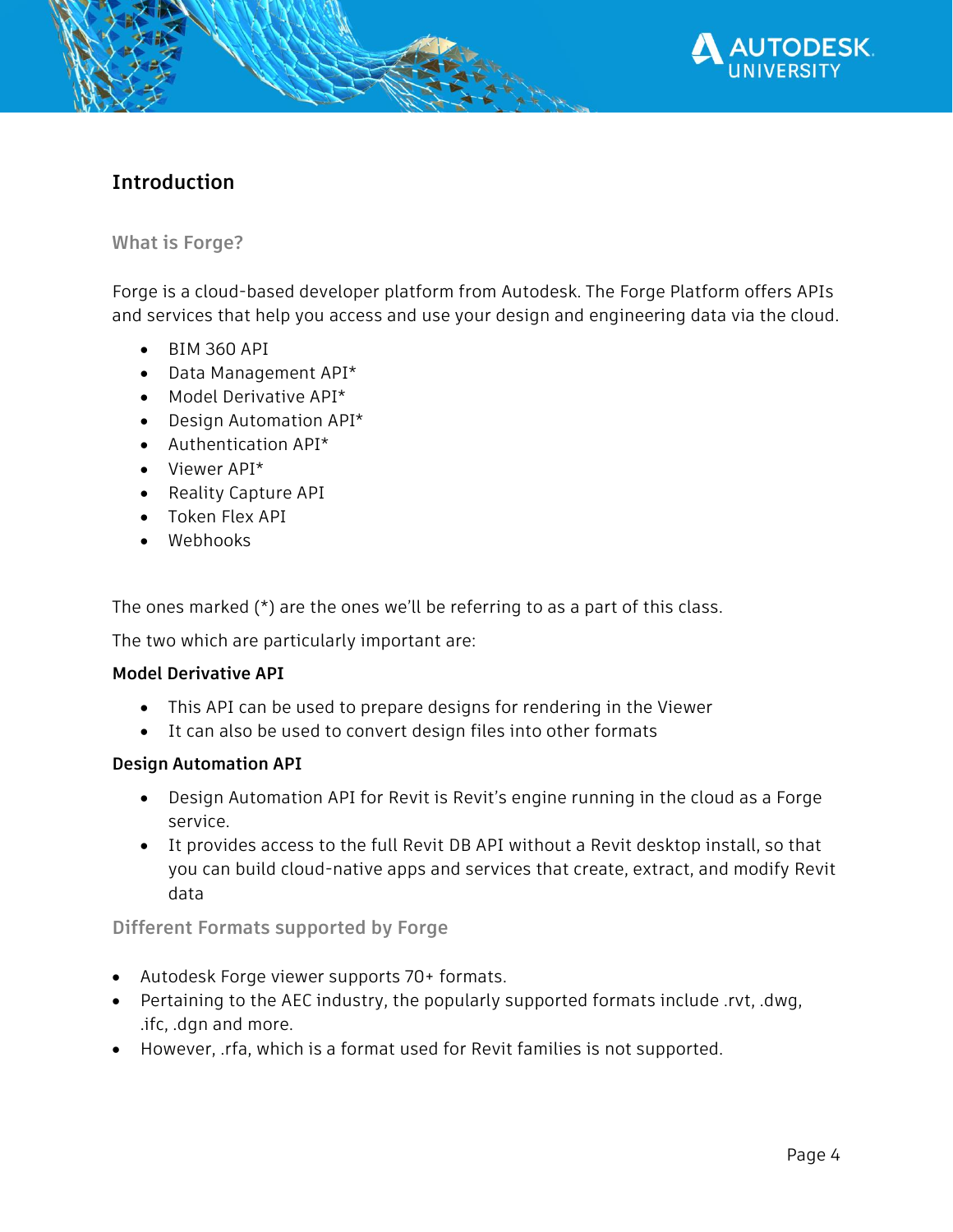

<span id="page-4-0"></span>**Different Revit formats**

- There are 4 major formats in Revit
- When working in a project environment, the format is .rvt
- When working in a component/family environment the format is .rfa
- The other 2 formats are templates for the respective environments



# <span id="page-4-1"></span>**Application Functionality**

This section contains the description about using design automation and other forge APIs to display Revit Families (RFA) in Autodesk Forge Viewer.

Let's imagine on a screen there is an upload button and convert button, and the user would be able to upload RFA/s for his/her choice via clicking on the upload button and then would be able to view the uploaded RFAs on the viewer on the web browser.

On the surface the functionality looks very straightforward right? But a lot is happening here, let's have a look at how things are handled under the hood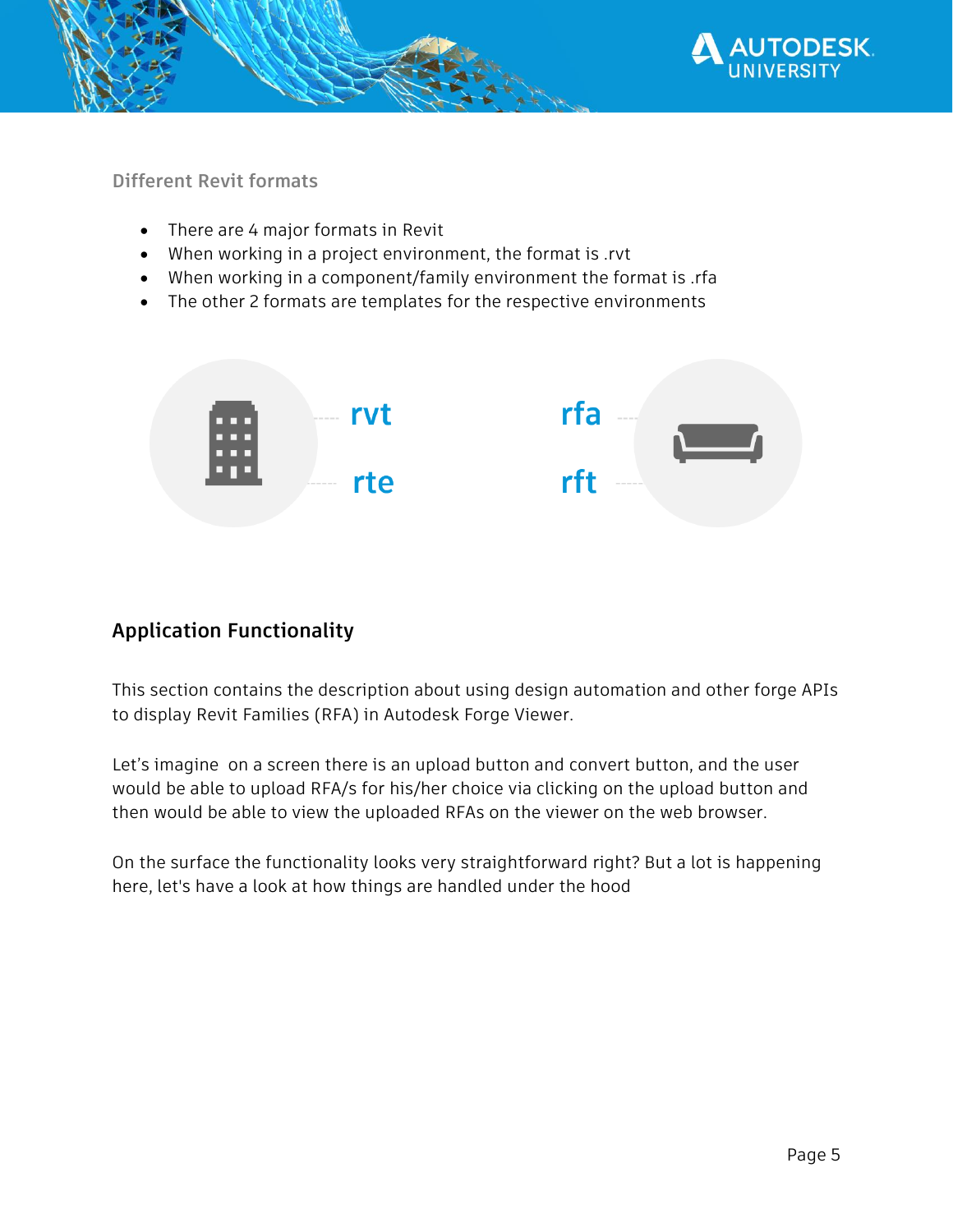



## <span id="page-5-0"></span>**First Steps and Prerequisites**

Forge is a cloud-based developer platform from Autodesk, The Forge Platform offers APIs and services that help you access and use your design and engineering data via the cloud.

<span id="page-5-1"></span>**Sign up for a Forge account**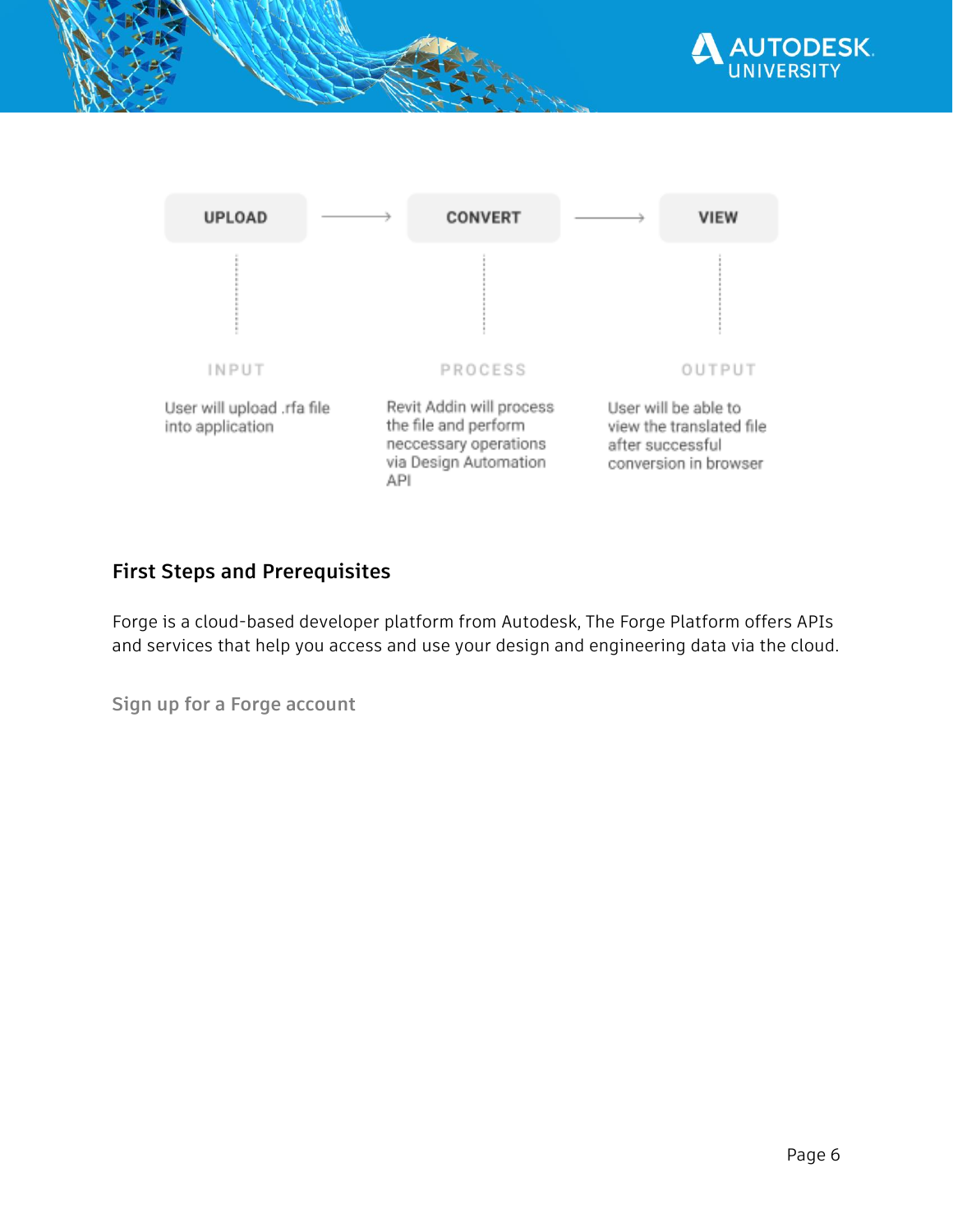



Every user will need a Forge Account for using Forge APIs. creating an account is very simple, just go to https://forge.autodesk.com and create an account and follow the steps needed to register. You can also refer official Autodesk document on https://forge.autodesk.com/developer/getting-started

### <span id="page-6-0"></span>**Create an app in your Forge account**

After you sign in into your Forge account, go to "My Apps" and click on the "Create app" button, fill out the information given on the page and hit the "Create app" button. This will create a new app in your Forge account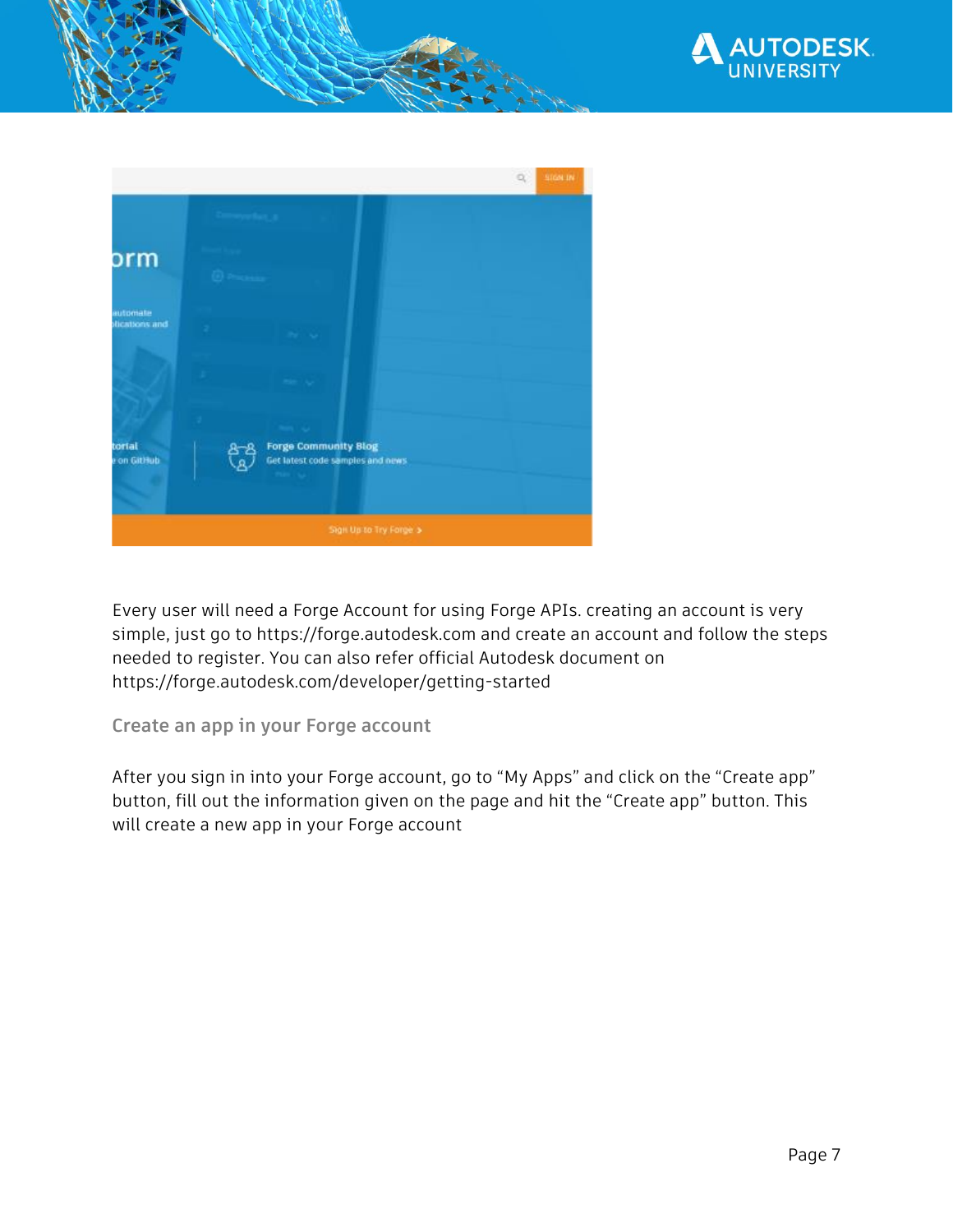

| Documentation Community > Support > Pricing<br>WINDER                                                                                                                        |                                                                                                                            |                                                                                                               |                                                                                                 |
|------------------------------------------------------------------------------------------------------------------------------------------------------------------------------|----------------------------------------------------------------------------------------------------------------------------|---------------------------------------------------------------------------------------------------------------|-------------------------------------------------------------------------------------------------|
| id-based developer platform<br><b>Autodesk</b><br>Fenginaering data in the doud with the forge platform. Whether you want to automate<br>ng Forge APIs.<br><b>Newsletter</b> | ct beams and workflows, or visualize your data -- you can now cinate those applications and<br><b>Learn Forge Tutorial</b> | <b>Forge Community Blog</b>                                                                                   | <b>Mix Apps</b><br>Forge Account Details<br>Usage Analytics<br>My Friddle 2E<br><b>Sign Out</b> |
| to date with the Forge developer.<br>inity.                                                                                                                                  | Step by step guide on GitHub                                                                                               | Set intest code samples and nows.                                                                             |                                                                                                 |
|                                                                                                                                                                              |                                                                                                                            |                                                                                                               |                                                                                                 |
|                                                                                                                                                                              |                                                                                                                            | What is the Forge Platform?<br>The Folge Plastons offers APIs and services that help you access antifuse your |                                                                                                 |
|                                                                                                                                                                              |                                                                                                                            | design and expressing data varittic cloud. Check out this value to learn more.                                |                                                                                                 |
|                                                                                                                                                                              |                                                                                                                            | Watch the video to get to know Forge in two minutes?                                                          |                                                                                                 |

Click on the newly created app, and copy client\_id and client\_secret under the App information section. These will be your Forge app credentials which will be used to communicate between your app and Forge. Note: Do not share your client\_secret with anyone.

<span id="page-7-0"></span>**Forge APIs required for displaying RFAs in Forge Viewer**

Following are the 5 APIs which are used in an end to end process for displaying RFA files in Forge Viewer

- 1. Data Management API
- 2. Model Derivative API
- 3. Design Automation API
- 4. Authentication API
- 5. Viewer API

Documentation provided by Autodesk for forge can be found at this link: <https://forge.autodesk.com/developer/documentation>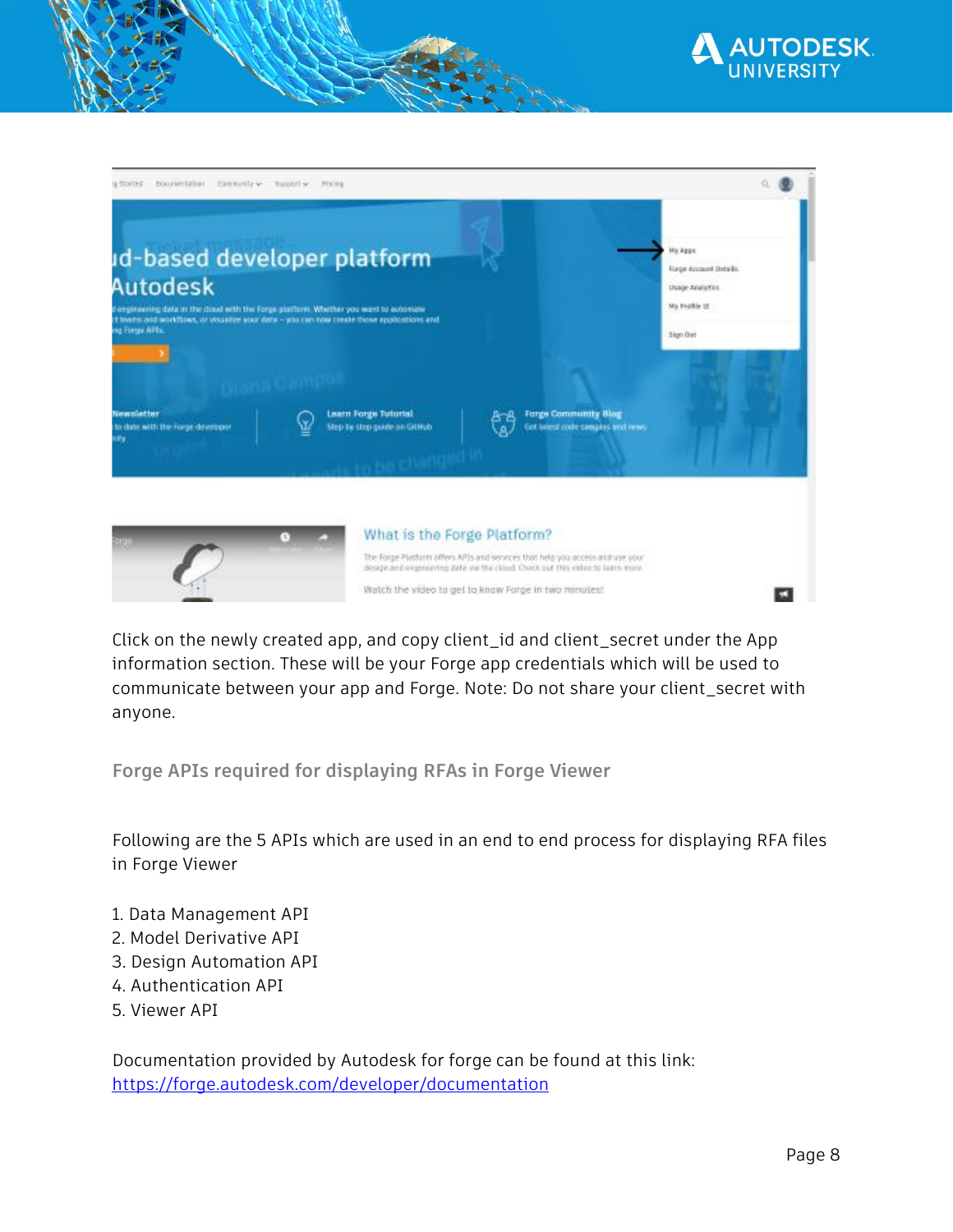

## <span id="page-8-0"></span>**Problem Statement: How to convert RFA?**

Usually, Model Derivative APIs are used for converting files which are then later shown in Viewer on the web. Model Derivative API supports 60 extensions, such .rvt, .ifc, .dwf, etc. but .rfa is not one of them. This means .rfa files cannot be directly converted by using Model Derivative APIs. This class will look at a workflow which will effectively suggest that we would require to put the .rfa files into one revit file which can be converted using Model Derivative APIs and shown in viewer.

Majorly there are 3 key elements, in-order to achieve what we set out to do.

- Revit addin which would perform the action we want i.e place .rfa files into revit file.
- Execute the addin in Design Automation and process it
- Convert and display the processed file in Forge Viewer.

<span id="page-8-1"></span>**Functioning of Revit Addin**

# **Functioning of Revit addin**

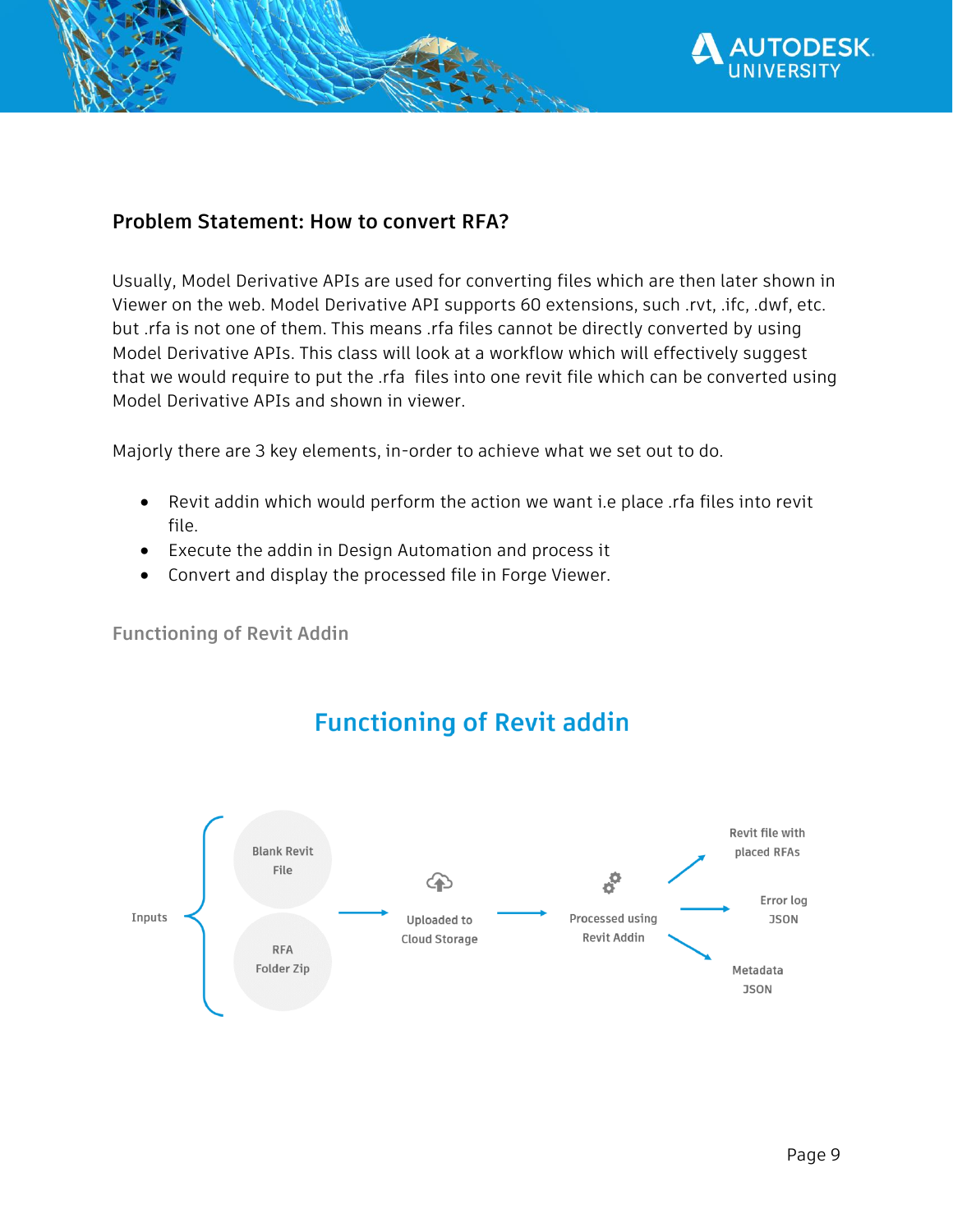

## <span id="page-9-0"></span>**Revit Addin Logic**



Let's take look at how the addin works internally. The addin we created basically requires 2 inputs:

1) Input Revit File - This file will be treated as an input revit file in which we place instances of that respective family type of that RFA

2) Input RFA Folder - We add the input RFA's of the user in this folder, zip it then upload it for processing in the addin.

Both of these files should be uploaded on a secure cloud storage. Once we start the Design Automation Process, it runs this Plugin, the Plugin will load Input Revit file in addin.

There is a limit on Autodesk Design Automation API for only 200 objects, this being a limiting factor, we have designed our addin to do is to place these instances on a level in the revit file to handle a much larger input of RFA files.

In the beginning the input revit file should be blank for the first iteration of 200 RFA's.

We create the first level if the input file has no levels created in it. We then iterate over each of the RFA and load each of the RFA in our Input Revit file.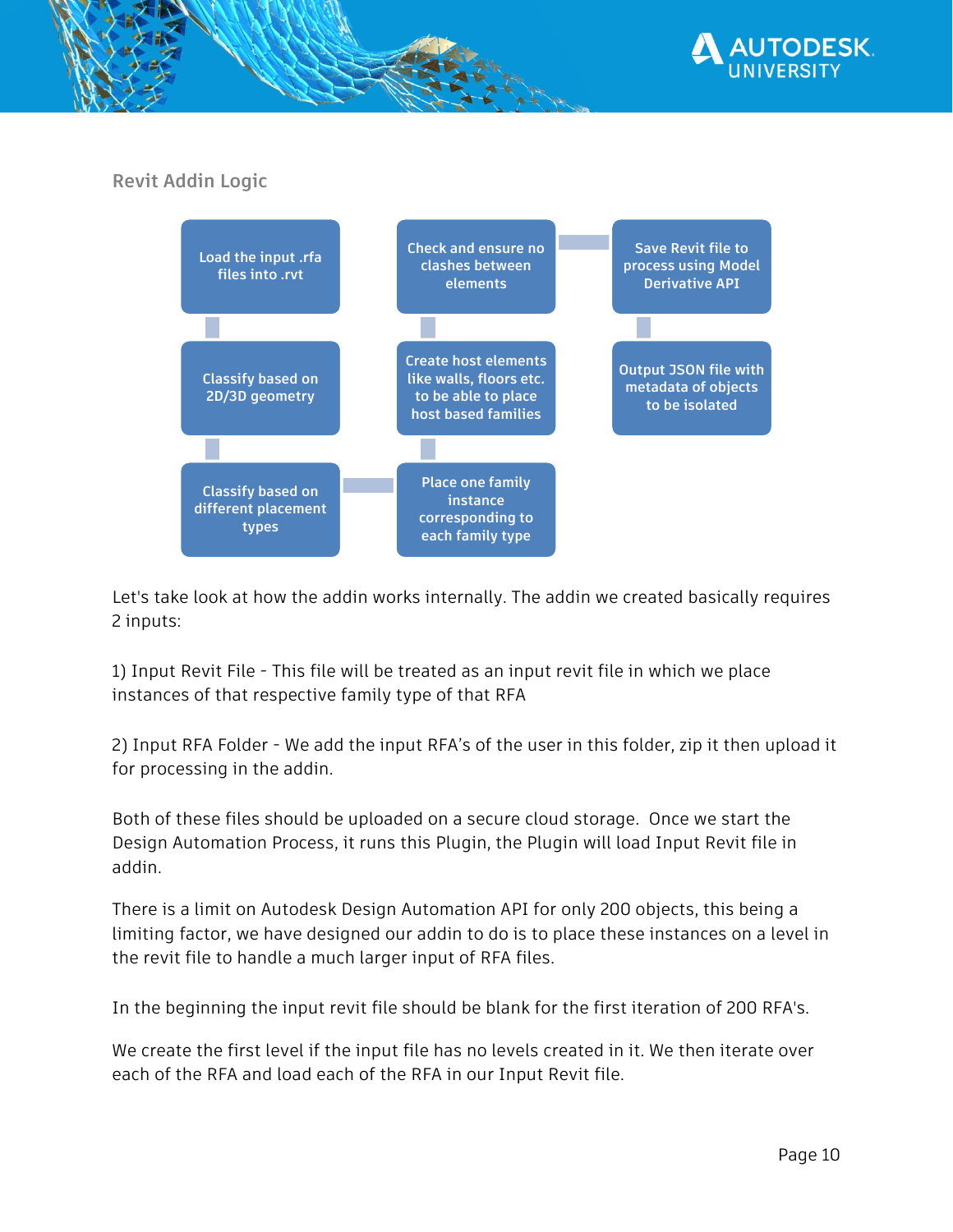

In each iteration, we check the placement type of rfa and depending on that, we have used different Revit API functions to place instances of that RFA.

But majorly, we have distinguished them into 2 types-

1) Host Based - In this case, we need to create Host for that specific rfa.For e.g. if we need to place Void family, we need to create the wall first and then place that Void Family Instance on it.

2)Non Host Based - In this case, we can directly place the instance of that specific family type of that family.For e.g., if we need to place an instance of chair, we can directly place it without hosting it on any other object.

We are placing instances of all of the types of each RFA. During placement, we are storing a json file which will store the structure which will be like this:

Family name -> Type name -> ElementID of that type instance and store it in the project information and also on our cloud storage in a JSON file. In case of any errors we also log the errors in a separate file which is also on cloud storage.

If for instance, we have to devise a solution in which we have 400 RFA's. So in this case, we will first work on 200 RFA's as it is the current limit. We call it the 1st iteration and all of the process would be similar as above.

In the 2nd iteration, plugin expects an input file which is an output from the first iteration.

We will do all of the normal procedures as above for the first iteration except that, in this iteration, we are creating another level above the first level which has all of the previous instances placed.

We will place all of the instances for this 200 RFA's on this level.

As it has all of it's instances placed for 1st iteration, we will read the information of all JSON files from the one of the project parameters as we have already stored in 1st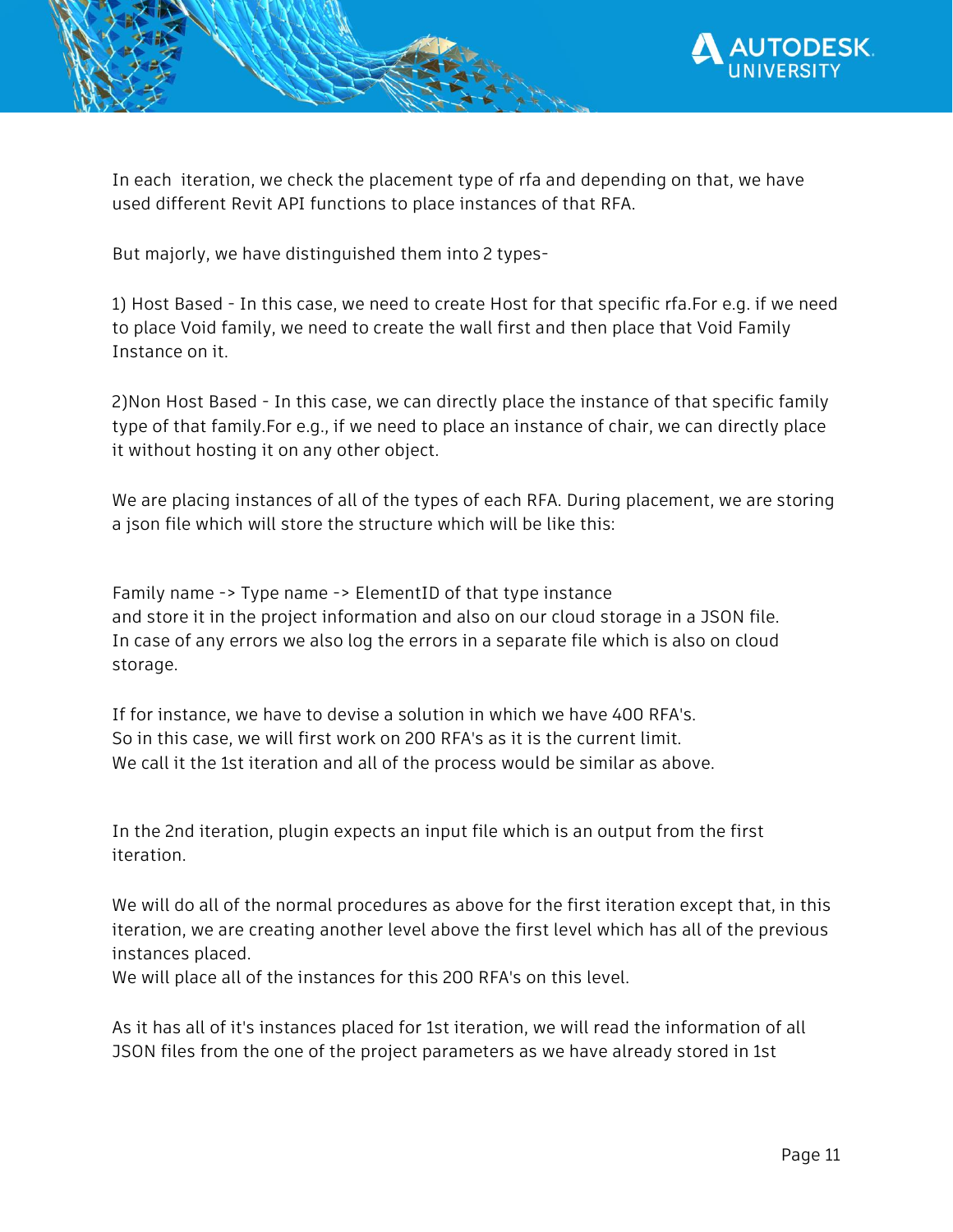

iteration and likewise all the data will be added to JSON files after processing of the rfa files.

## **Getting the addin ready for Design Automation**

<span id="page-11-0"></span>**Create nickname for app**

You will need to setup a nickname for your forge app that will be used in Design automation, below snippet shows the request with which u can create a nickname for your forge app

```
PATCH /da/us-east/v3/forgeapps/me HTTP/1.1
Host: developer.api.autodesk.com
Authorization: Bearer eyJhbGciOiJIUzI1NiIsImtpZCI6Imp3dF9zeW1...
Content-Type: application/json
{
       "nickname": "<YOUR NICKNAME>"
}
```
<span id="page-11-1"></span>**Create AppBundle for Design Automation** 

Below snippet will show you how to can create an app bundle in Design Automation, in this request you will send the information related to your app bundle

```
curl --location --request POST 'https://dasprod-store.s3.amazonaws.com' \
--header 'Cache-Control: no-cache' \
--form 'key=apps/<appnick>/<app bundlekey>/1' \
--form 'content-type=application/octet-stream' \
--
form 'policy=eyJleHBpcmF0aW9uIjoiMjAyMC0wOS0y…XduSGNHWmpWbklTekl3MUJDZz09In1d
fQ=='--form 'success action status=200' \
--form 'success action redirect=""' \
--form 'x-amz-
signature=7edabb42a05a447c872a948b230feda6de296b4eff4a9bd70f6c8148ab391f36' \
--form 'x-amz-credential=ASIATGVJZKM3OOQALMD5/20200923/us-east-
1/s3/aws4 request/' \
--form 'x-amz-algorithm=AWS4-HMAC-SHA256' \
--form 'x-amz-date=20200923T103841Z' \
--form 'x-amz-server-side-encryption=AES256' \
--form 'x-amz-security-
token=IQoJb3JpZ2luX2VjEIn//////////wEaCXVz…ZjVnISzIw1BCg==' \
--form 'file=@<FILEPATH>'
```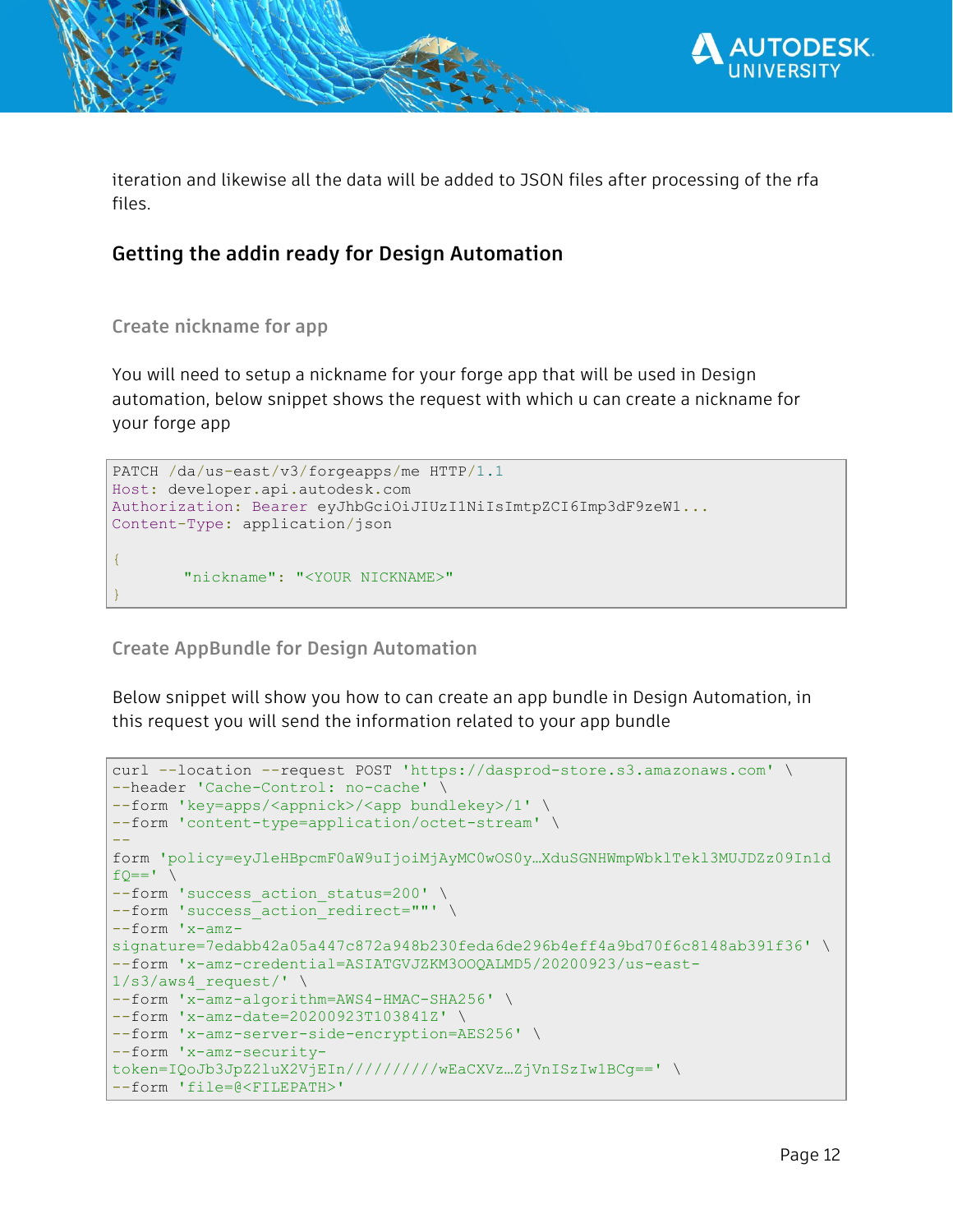

Now you need to setup the alias for the app bundle

```
curl --location --request POST 'https://developer.api.autodesk.com/da/us-
east/v3/appbundles/<app bundle name>/aliases' \
--
header 'Authorization: Bearer eyJhbGciOiJIUzI1NiIsImtpZC…au7NgbTuM9RFi9kIGxpY
wd1KX7Pxpg2sRH8LTZv-0' \
--header 'Content-Type: application/json' \
--data-raw '{
      "version": 1,
       "id": "test"
}'
```
<span id="page-12-0"></span>**Create activity for the app bundle**

```
curl --location --request POST 'https://developer.api.autodesk.com/da/us-
east/v3/activities' \
--
header 'Authorization: Bearer eyJhbGciOiJIUzI1NiIsImtpZCI6Imp3dF9zeW1tZXRyaWN
fa2V5In0…wMjc2OTczN30.hRau7NgbTuM9RFi9kIGxpYwd1KX7Pxpg2sRH8LTZv-0' \
--header 'Content-Type: application/json' \
--data-raw '{
     "id": "RevitAnalyticsActivity",
     "commandLine": [ "$(engine.path)\\\\revitcoreconsole.exe /i $(args[inputF
ile].path) /al $(appbundles[RevitFileAnalytics].path)" ],
     "parameters": {
       "inputFile": {
         "zip": false,
         "ondemand": false,
         "verb": "get",
         "description": "Creates revit file and loads rfa into it",
         "required": true,
         "localName": "$(inputFile)"
       },
       "inputZip":{
         "zip": true,
         "ondemand": false,
         "verb": "get",
         "description": "Creates revit file and loads rfa into it",
         "required": true,
         "localName": "$(inputZip)"
       },
       "outputFile": {
         "zip": false,
         "ondemand": false,
         "verb": "put",
         "description": "Output Revit model",
         "required": true,
         "localName": "outputFile.rvt"
```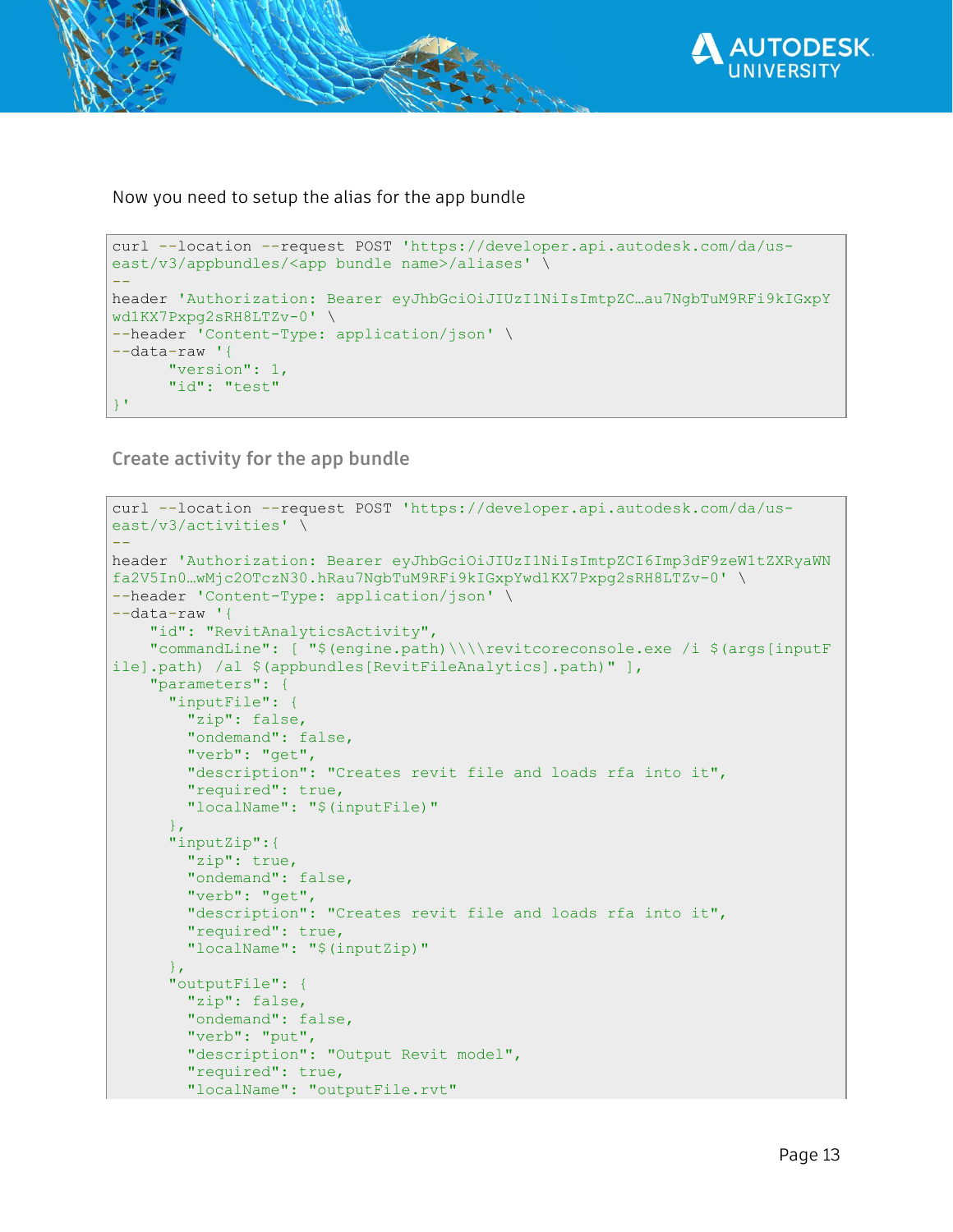

```
\left\{\begin{array}{cc} 1 & 0 \\ 0 & 0 \end{array}\right\} },
      "engine": "Autodesk.Revit+2021",
      "appbundles": [ "<appnick>.<app bundle name>+test" ],
      "description": "write description"
}'
```
Now set up alias for activity

```
curl --location --request POST 'https://developer.api.autodesk.com/da/us-
east/v3/activities/RevitAnalyticsActivity/aliases' \
--
header 'Authorization: Bearer eyJhbGciOiJIUzI1NiIs…u7NgbTuM9RFi9kIGxpYwd1KX7P
xpg2sRH8LTZv-0' \
--header 'Content-Type: application/json' \
--data-raw '{
      "version": 1,
      "id": "test"
}'
```
<span id="page-13-0"></span>**Create work item** 

Set up drop box or similar cloud storage where you can provide access to design automation with API.

```
curl --location --request POST 'https://developer.api.autodesk.com/da/us-
east/v3/workitems' \
--
header 'Authorization: Bearer eyJhbGciO…au7NgbTuM9RFi9kIGxpYwd1KX7Pxpg2sRH8LT
Zv-0' \
--header 'Content-Type: application/json' \
--data-raw '{
    "activityId": "<appnick>.<app bundle name>+test",
     "arguments": {
         "inputFile": {
             "verb": "get",
             "url": "https://content.dropboxapi.com/2/files/download",
             "headers": {
                 "Authorization": "Bearer Pa0NeErce7AAAAAAAAAA2AOczAx9QihaGl48
RtCHQdGlxOEOc8X8y53ntPqqcRzO",
                 "Dropbox-API-Arg": "{ \"path\":\"/foldername/Test.rvt\" }"
 }
         },
         "inputZip": {
             "verb": "get",
             "url": "https://content.dropboxapi.com/2/files/download",
```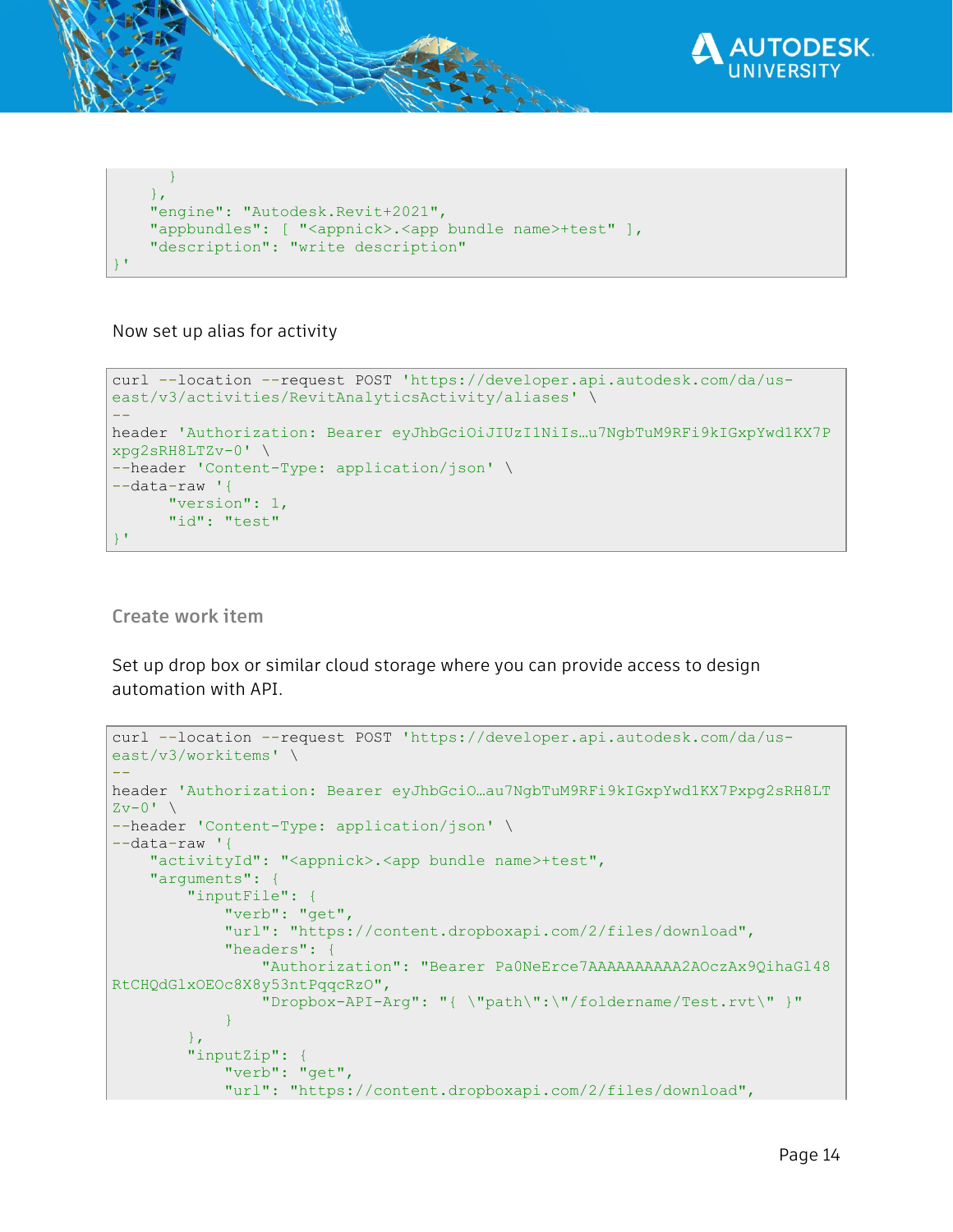

```
 "headers": {
                 "Authorization": "Bearer Pa0NeErce7AAAAAAAAAA2AOczAx9QihaGl48
RtCHQdGlxOEOc8X8y53ntPqqcRzO",
                 "Dropbox-API-
Arg": "{ \"path\":\"/foldername/RFA_FOLDER.zip\" }"
 }
         },
         "outputFile": {
             "verb": "post",
             "url": "https://content.dropboxapi.com/2/files/upload",
             "headers": {
                 "Authorization": "Bearer Pa0NeErce7AAAAAAAAAA2AOczAx9QihaGl48
RtCHQdGlxOEOc8X8y53ntPqqcRzO",
                 "Content-Type": "application/octet-stream",
                 "Dropbox-API-
Arg": "{\"path\":\"/foldername/outputFile.rvt\", \"mode\":\"add\"}"
 }
         },
         "inputJson": {
            "verb": "post",
             "url": "https://content.dropboxapi.com/2/files/upload",
             "headers": {
                 "Authorization": "Bearer Pa0NeErce7AAAAAAAAAA2AOczAx9QihaGl48
RtCHQdGlxOEOc8X8y53ntPqqcRzO",
                 "Content-Type": "application/octet-stream",
                 "Dropbox-API-
Arg": "{\"path\":\"/foldername/params.json\", \"mode\":\"add\"}"
 }
         },
         "inputError": {
             "verb": "post",
             "url": "https://content.dropboxapi.com/2/files/upload",
             "headers": {
                 "Authorization": "Bearer Pa0NeErce7AAAAAAAAAA2AOczAx9QihaGl48
RtCHQdGlxOEOc8X8y53ntPqqcRzO",
                 "Content-Type": "application/octet-stream",
                 "Dropbox-API-
Arg": "{\"path\":\"/foldername/Error.json\", \"mode\":\"add\"}"
 }
 }
    }
}'
```
<span id="page-14-0"></span>**Check work Item status**

Now that we have created workitem, we need to check the status of the same, and for that Autodesk provides another API, given below

```
curl --location --request GET 'https://developer.api.autodesk.com/da/us-
east/v3/workitems/<WORKITEM ID>\
```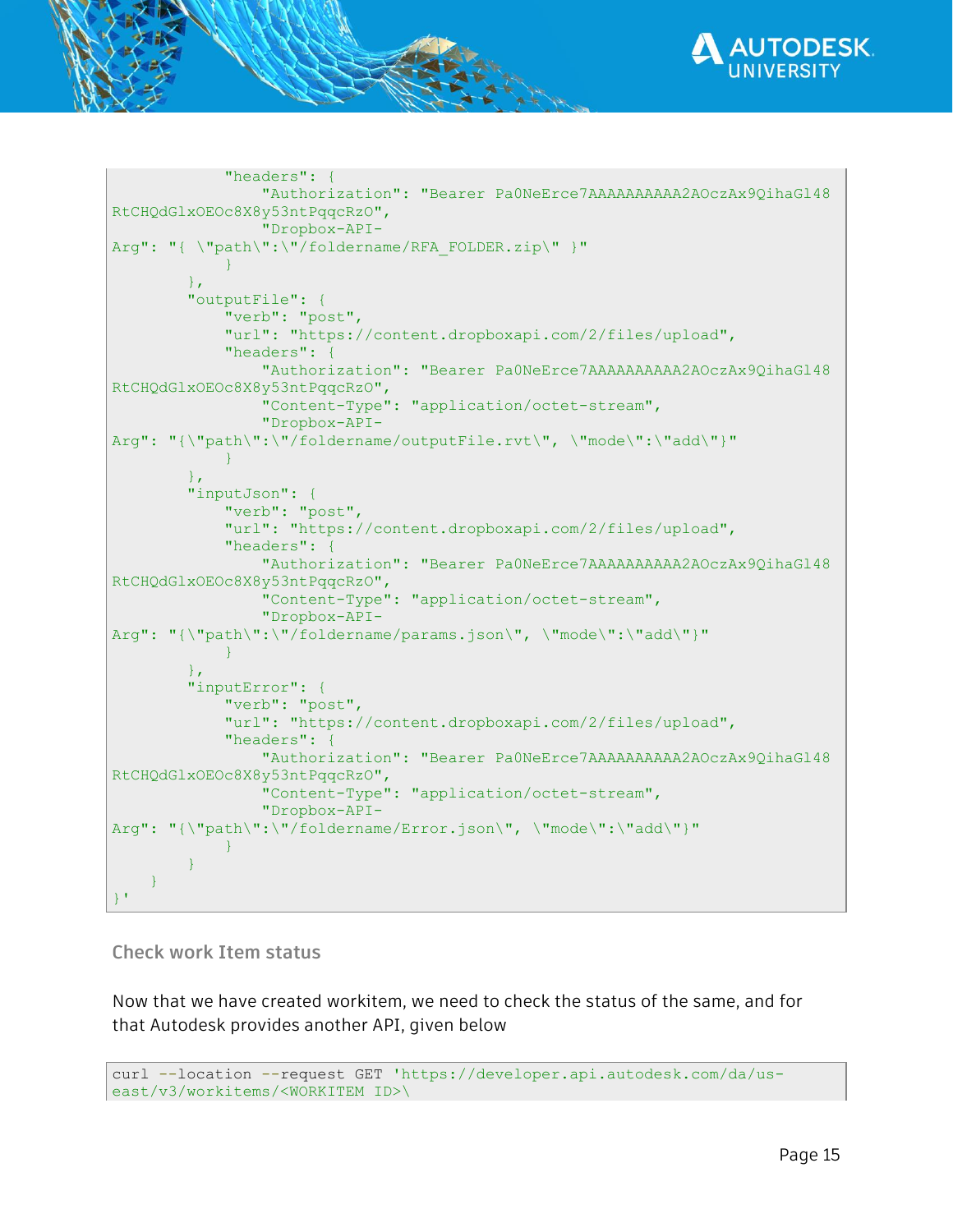

header 'Authorization: Bearer eyJhbGciOiJIUzI1NiIsImtpZCI6Imp3dF9zeW1tZXRyaWN fa2V5In0.eyJzY29wZSI6Wy…bTuM9RFi9kIGxpYwd1KX7Pxpg2sRH8LTZv-0' \ --header 'Content-Type: application/json'

After completing above steps , your design automation execution cycle is complete

You can refer Design automation guide provided by Autodesk here <https://forge.autodesk.com/en/docs/design-automation/v3/tutorials/revit/>

## <span id="page-15-0"></span>**Overall Process for Conversion**

--

There are many minor steps involved in the conversion process, let's have an overview of the process end to end.

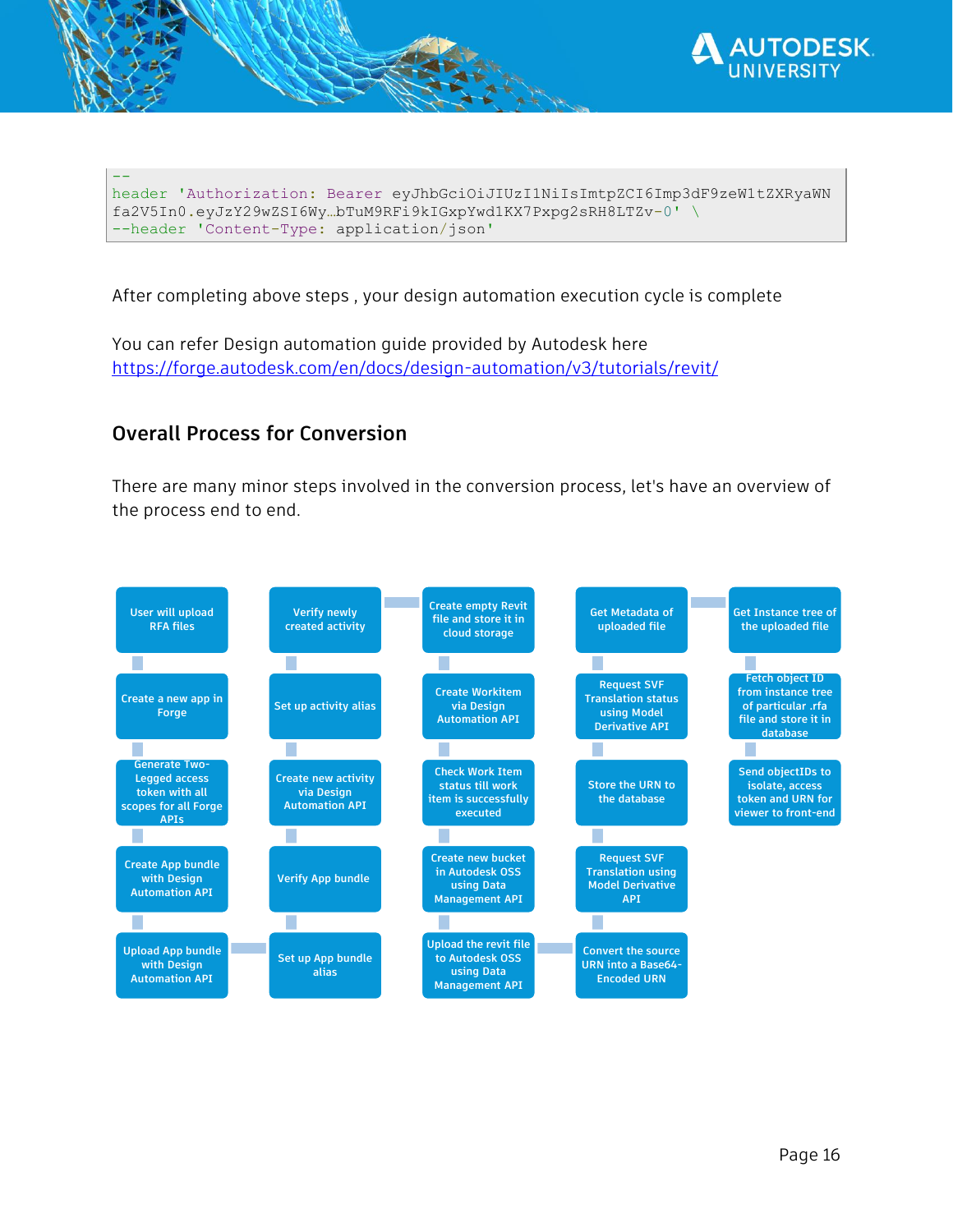

- User will upload any number of RFA files
- Create a new app in Autodesk Website
- Generate Two Legged access token with all scopes for ALL forge APIs
- Create App bundle with Design Automation API
- Upload App bundle with Design Automation API
- Set up App bundle alias
- Verify App bundle
- Create new activity via Design Automation API
- Set up activity alias
- Verify newly created activity
- Create empty Revit file and store it in cloud storage
- Create Workitem via Design Automation API
- Check Work Item status till work item is successfully executed
- Create new bucket in Autodesk OSS using Data Management API
- Upload the revit file to Autodesk OSS using Data Management API
- Convert the source URN into a Base64-Encoded URN
- Request SVF Translation using Model Derivative API
- Store the URN to the database
- Request SVF Translation status using Model Derivative API
- Get Metadata of uploaded file
- Get Instance tree of the uploaded file
- Fetch object ID from instance tree of particular rfa file and store it in database
- Send objectIDs to isolate, access token and URN for viewer to front-end
- Using Forge Autodesk APIs

## <span id="page-16-0"></span>**A step by step look at the process**

Let's do the actual process of uploading , converting and viewing the file and see how simple it is actually. The only prerequisite is that you must have created an Autodesk Forge account and should have your client id and client secret available with you

### <span id="page-16-1"></span>**STEP 1: Get your authentication token**

Let's take a look at how to get a simple 2 legged oauth token from Forge APIs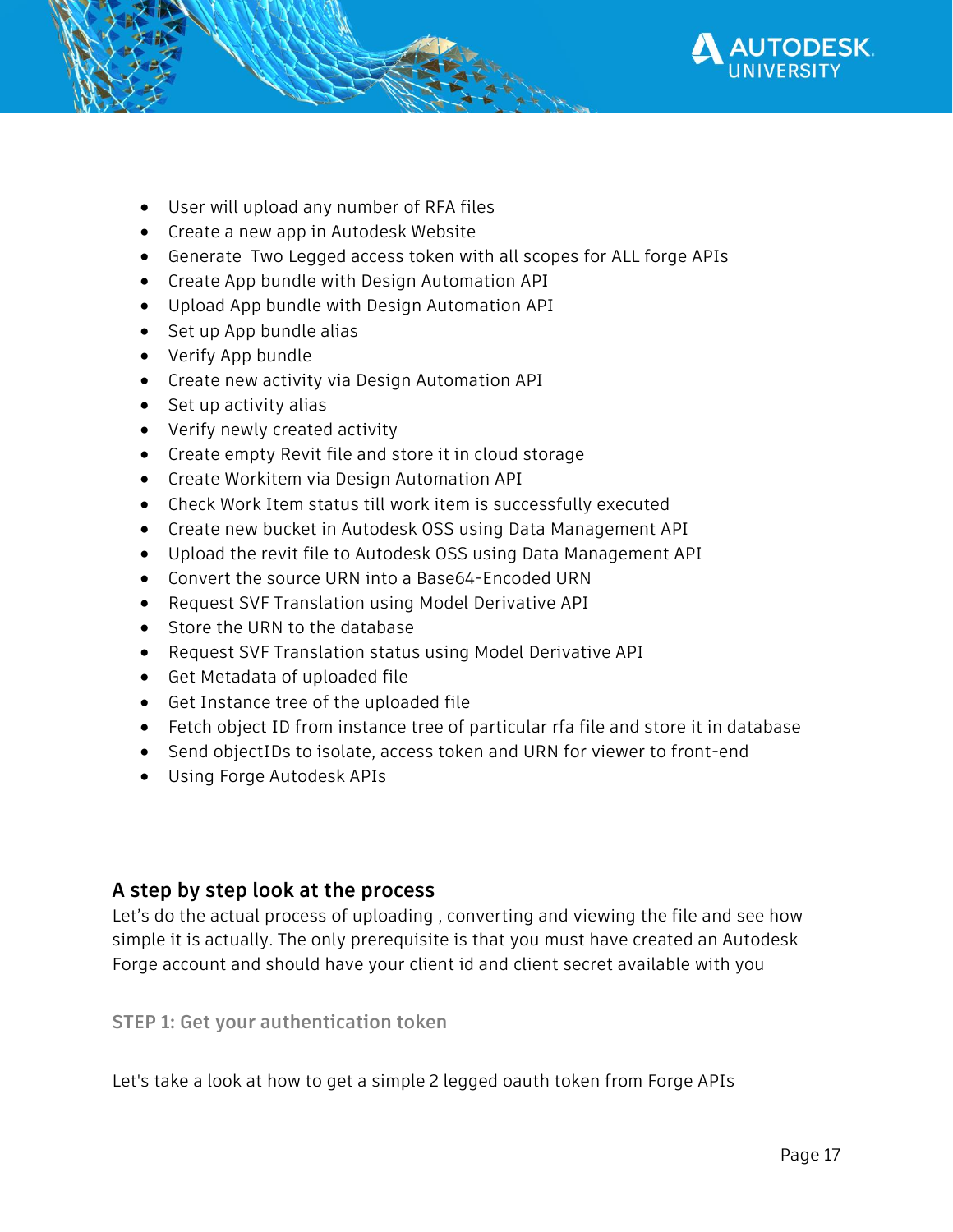

POST /authentication/v1/authenticate HTTP/1.1

Host: developer.api.autodesk.com

}

Content-Type: application/x-www-form-urlencoded

client\_id=<CLIENTID>&client\_secret=<CLIENTSECRET>&grant\_type=client\_credentials&scope=dat a:read

A valid response body with status code of 200. You can take a look at official documentation here:<https://forge.autodesk.com/en/docs/oauth/v2/overview/>

{ "access\_token": "eyJhbGciOiJIUzI1NiIsI...mtpZCI6Im 1tZXRyaWNfa2V5In0.eyJzY29wZg....UTJO-LD2WSC", "token\_type": "Bearer", "expires\_in": 3599

<span id="page-17-0"></span>**STEP 2: Upload file to Autodesk Storage for conversion**

Since it would not be possible for us to do the first half of the process that was related to Design Automation APIs, lets see how we can convert a file with Model Derivative APIs

There are 3 major steps in converting any supported file. 1) Upload a file

2) Process the file via Model Derivative API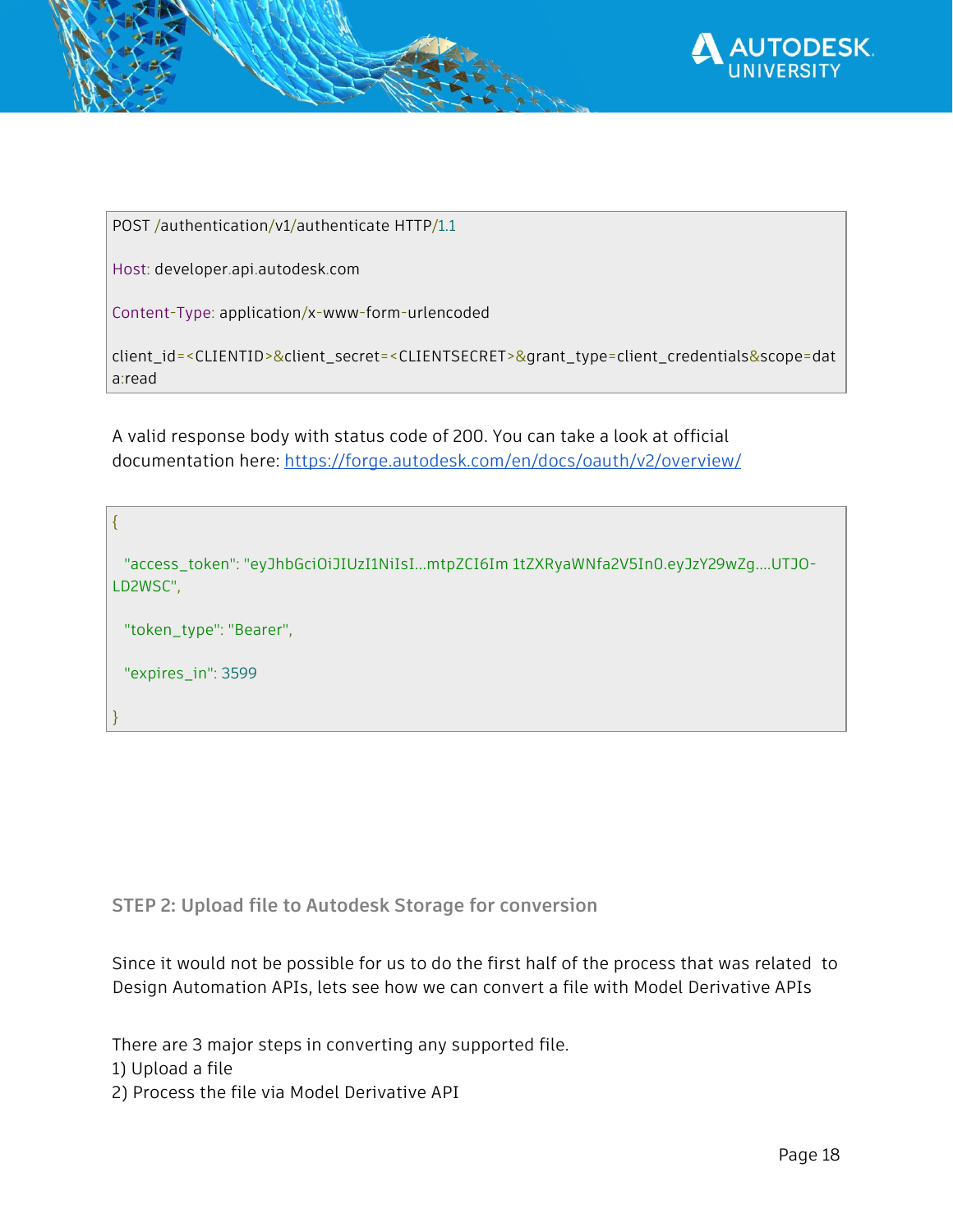

3) View it in Forge Viewer

Make sure you have already created a bucket in Autodesk OSS before uploading any file. If not you can do so by below code snippet or for detailed understanding visit <https://forge.autodesk.com/en/docs/data/v2/reference/http/buckets-POST/>

POST /oss/v2/buckets HTTP/1.1

Host: developer.api.autodesk.com

Authorization: Bearer eyJhbGciOiJI-LITD2WSCo....

Content-Type: application/json

{

}

 "bucketKey": "yourbucketname", "policyKey": "persistent"

Now that you have created a bucket in Autodesk OSS, lets upload a file in to it for conversion

PUT /oss/v2/buckets/mybucket/objects/FILENAME HTTP/1.1

Host: developer.api.autodesk.com

Authorization: Bearer eyJhbGciOiJIUzI1NiIs... Content-Type: application/octet-stream

Cookie: PF=kQMtLhxRMMFS5ZLUXw9K9Q

"<file contents here>"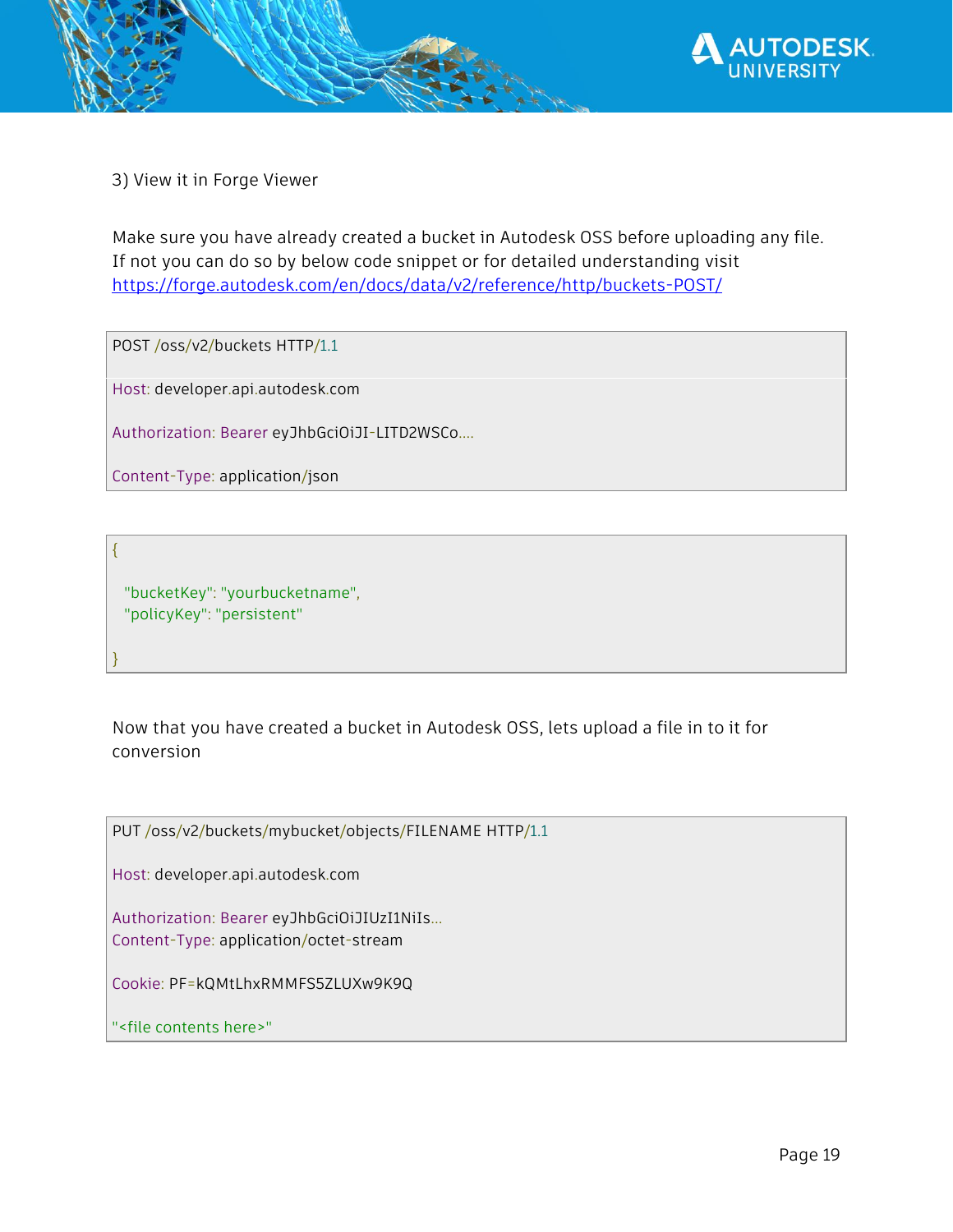

You would be able to upload a file into Autodesk OSS via above API. A response body would look similar to the response below with a status code of 200. Refer [https://forge.autodesk.com/en/docs/data/v2/reference/http/buckets-:bucketKey-objects-](https://forge.autodesk.com/en/docs/data/v2/reference/http/buckets-:bucketKey-objects-:objectName-PUT/) [:objectName-PUT/](https://forge.autodesk.com/en/docs/data/v2/reference/http/buckets-:bucketKey-objects-:objectName-PUT/) for more details.

"bucketKey": "mybucket",

{

}

"objectId": "urn:adsk.objects:os.object:mybucket/ABC.rvt",

"objectKey": "ABC.rvt",

"sha1": "1ad934ea67a012bd557f3c24b7ba929cf7f95aaa",

"size": 28807168,

"contentType": "application/octet-stream",

"location": "https://developer.api.autodesk.com/oss/v2/buckets/mybucket/objects/ABC.rvt

### <span id="page-19-0"></span>**STEP 3: Convert the uploaded file**

You can convert any supported extensions by Forge with the Model Derivative APIs. Let's take a look at the API below:

POST /modelderivative/v2/designdata/job HTTP/1.1

Host: developer.api.autodesk.com

Authorization: Bearer eyJhbGciOiJ...

Content-Type: application/json

{

"input": {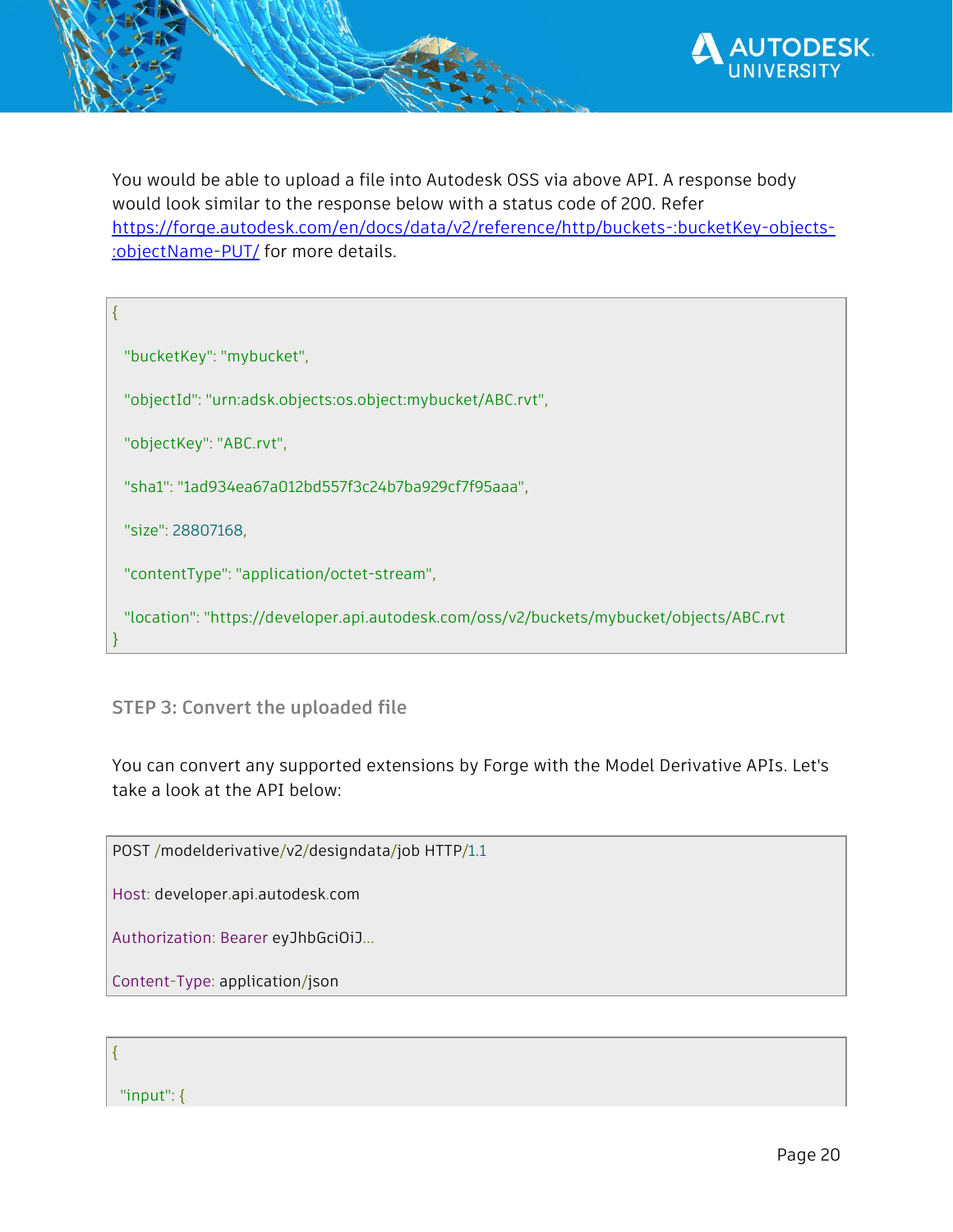

| "urn": |
|--------|

"dXJuOmFkc2sub2JqZWN0czpvcy5vYmplY3Q6dGVzdGFuZGRldjIyMDkyMDIwL0hWQUNfQUhVLENoa WxsZXIlMjAmJTIwQ29vbGluZyUyMFRvd2VyMzEwNy5ydnQ"

| $\},$          |
|----------------|
| "output": {    |
| "formats": [   |
| $\{$           |
| "type": "svf", |
| "views": [     |
| "2d",          |
| "3d"           |
| l              |
| $\}$           |
| J              |
| $\}$           |
| $\}$           |

## **Conversion status of the processing file**

Converting a supported file is divided into 2 parts. Firstly you make a request to convert the file. This starts the operation of converting the file and then with another API you check the status of the conversion if it was successful and complete. Let's take a look at the second API below which checks the status of the job.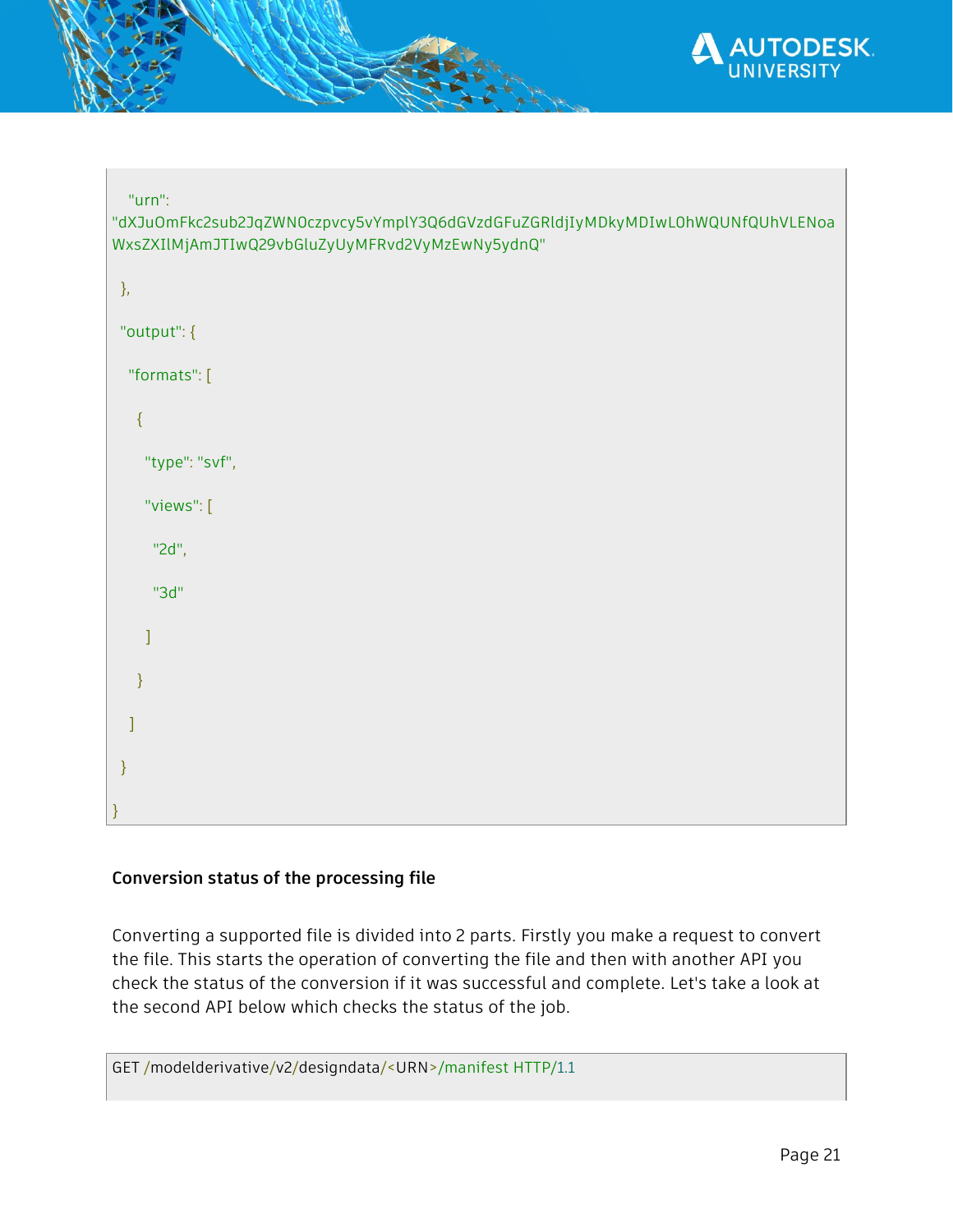

Host: developer.api.autodesk.com

Authorization: Bearer eyJhbGciOiJIUzI1Ni... Content-Type: application/json

Once the file has been converted, copy the urn and let's take a look at how to connect it and start the viewer on the next page.

<span id="page-21-0"></span>**STEP 4: View the converted file in Forge Viewer**

### **Setup HTML File**

Preparing for viewer is very simple, create a folder in your desired directory, and create index.html file inside it and copy below code into it

```
<head>
         <meta name="viewport" content="width=device-width, minimum-scale=1.0,
initial-scale=1, user-scalable=no" />
                  <meta charset="utf-8">
                            <link rel="stylesheet" 
href="https://developer.api.autodesk.com/modelderivative/v2/viewers/7.*/style
.min.css" type="text/css">
         <script
src="https://developer.api.autodesk.com/modelderivative/v2/viewers/7.*/viewer
3D.min.js"></script>
         <style>
                  body {
                  margin: 0;
                  }
                  #forgeViewer {
```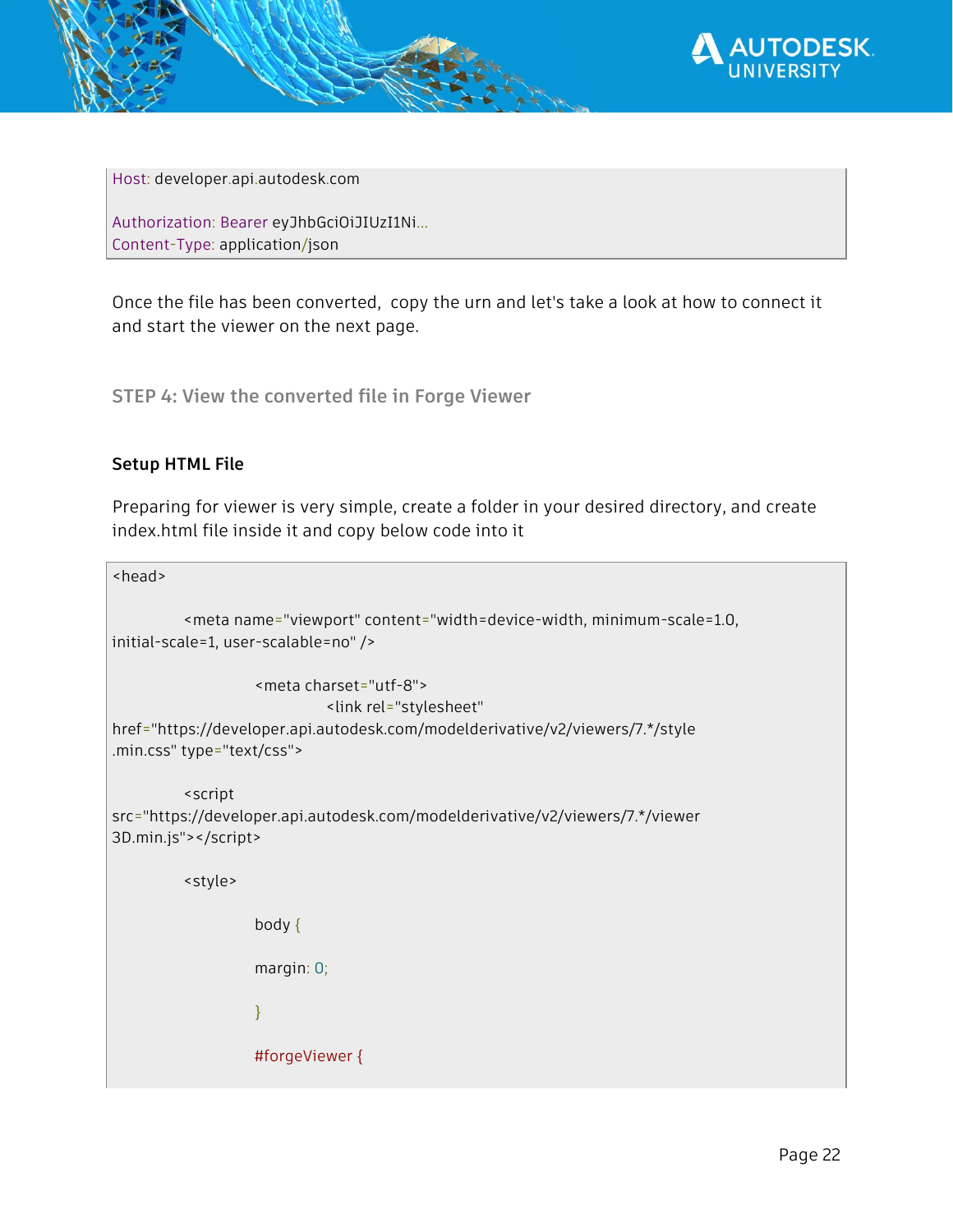

width: 100%; height: 100%; margin: 0; background-color: #F0F8FF; } </style> </head> <body> <div id="forgeViewer"></div> </body>

### **Setup Javascript file and initialize viewer**

Create a main.js file in the same directory where u have created index.html file and copy paste below code into it

```
var viewer;
var options = {
  env: 'AutodeskProduction',
  api: 'derivativeV2', // for models uploaded to EMEA change this option to 'derivativeV2_EU'
  getAccessToken: function(onTokenReady) {
    var token = 'YOUR_ACCESS_TOKEN';
    var timeInSeconds = 3600; // Use value provided by Forge Authentication (OAuth) API
    onTokenReady(token, timeInSeconds);
  }
};
```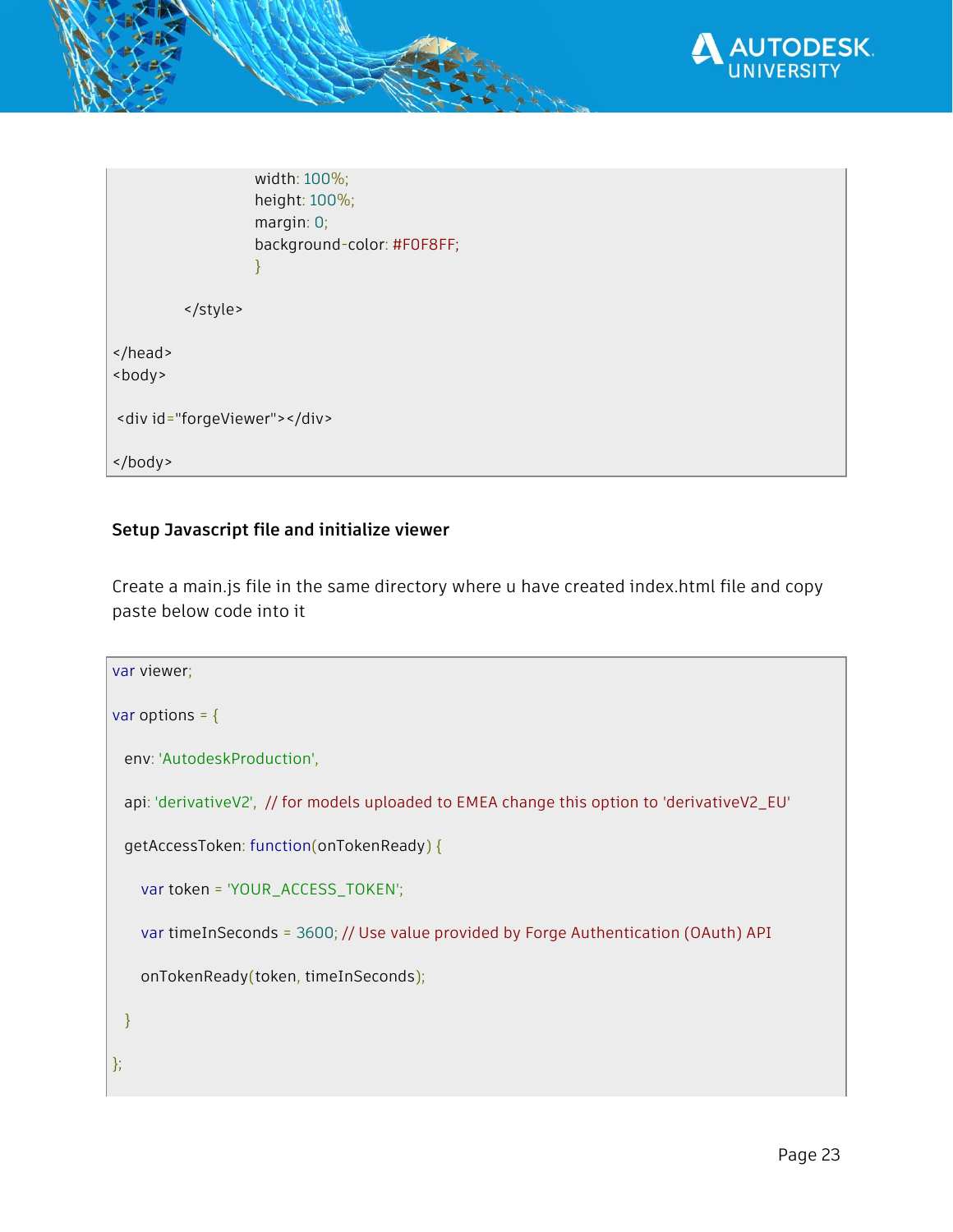

```
Autodesk.Viewing.Initializer(options, function() {
  var htmlDiv = document.getElementById('forgeViewer');
  viewer = new Autodesk.Viewing.GuiViewer3D(htmlDiv);
 var startedCode = viewer.start();
  if (startedCode > 0) {
     console.error('Failed to create a Viewer: WebGL not supported.');
     return;
  }
  console.log('Initialization complete, loading a model next...');
});
```
Please paste the access token that you get from your forge app in place of 'YOUR\_ACCESS\_TOKEN

### **Connect the Document with Forge Viewer**

Let's complete the final step and view the file in viewer, paste the below code into your main.js file

```
var documentId = 'urn:<YOUR URN HERE>';
Autodesk.Viewing.Document.load(documentId, onDocumentLoadSuccess,
onDocumentLoadFailure);
function onDocumentLoadSuccess(viewerDocument) {
```
var defaultModel = viewerDocument.getRoot().getDefaultGeometry();

```
 viewer.loadDocumentNode(viewerDocument, defaultModel);
```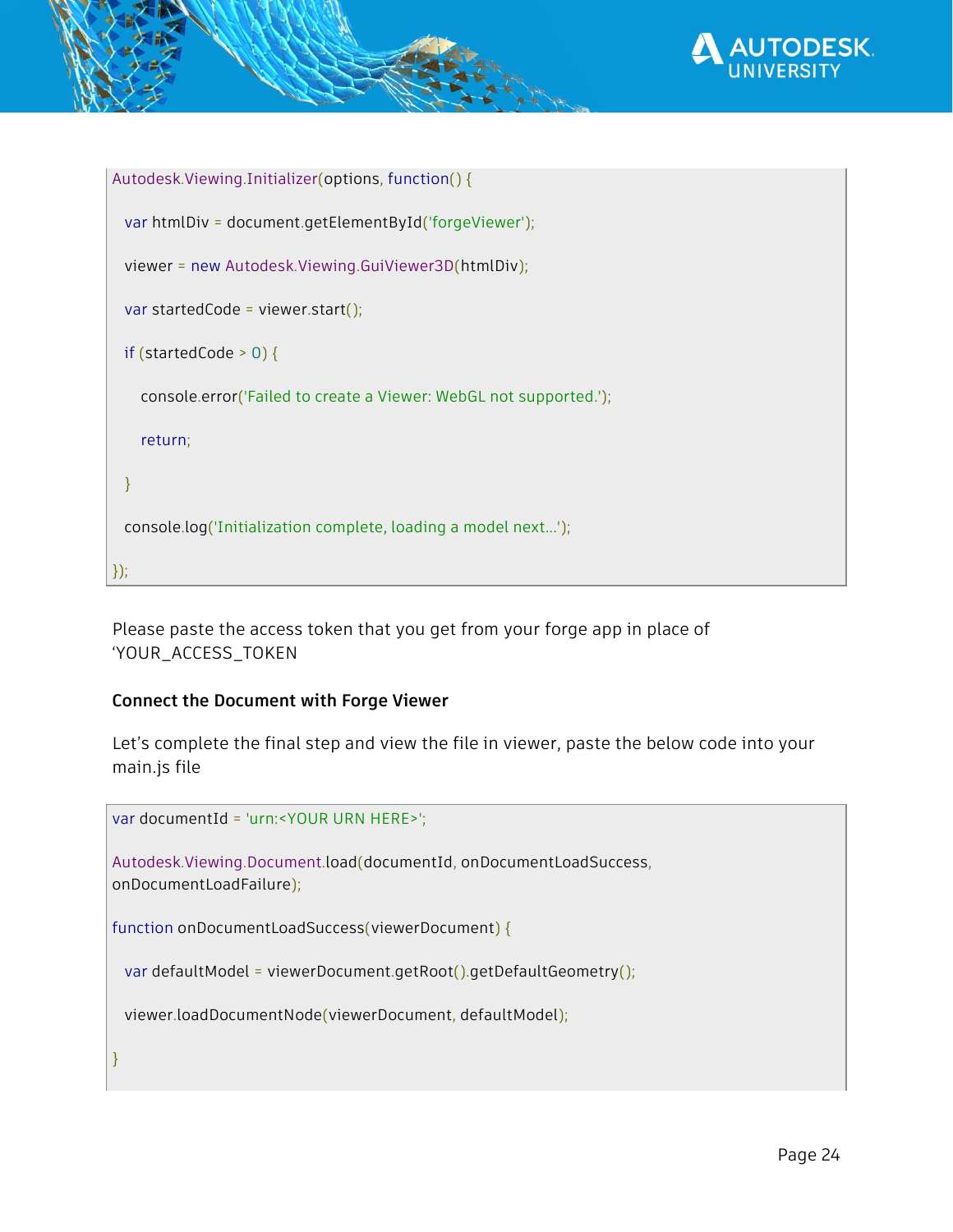

function onDocumentLoadFailure() {

}

console.error('Failed fetching Forge manifest');

Paste the urn that you have saved from the file conversion, don't worry if you haven't saved or copied it, just hit that api again with all the same parameters and you will get the URN.

After pasting it, open the file and you will see your converted file in the browser.

<span id="page-24-0"></span>**STEP 5: Isolate specific objects in Forge viewer**

Inorder to isolate the specific family you will need to get the meta data from the revit file.

You can refer [https://forge.autodesk.com/en/docs/model-derivative/v2/tutorials/xtract](https://forge.autodesk.com/en/docs/model-derivative/v2/tutorials/xtract-metadata/)[metadata/](https://forge.autodesk.com/en/docs/model-derivative/v2/tutorials/xtract-metadata/) on how to extract meta data from file.

You will need to isolate the specific rfa object, you wish to view, and inorder to isolate you need to perform 2 key actions.

1) Get Dbid/ Object id of the object you wish to isolate (this can be obtained from meta data) 2) Call isolate function on the dbid/object id

Below snippet shows how you can isolate object in forge viewer.

```
viewer.addEventListener(Autodesk.Viewing.OBJECT_TREE_CREATED_EVENT, ev => {
        let dbids = [<YOUR DBIDS>]
        viewer.isolate(dbids)
        viewer.fitToView(dbids[0], 1, true);
       })
}
```